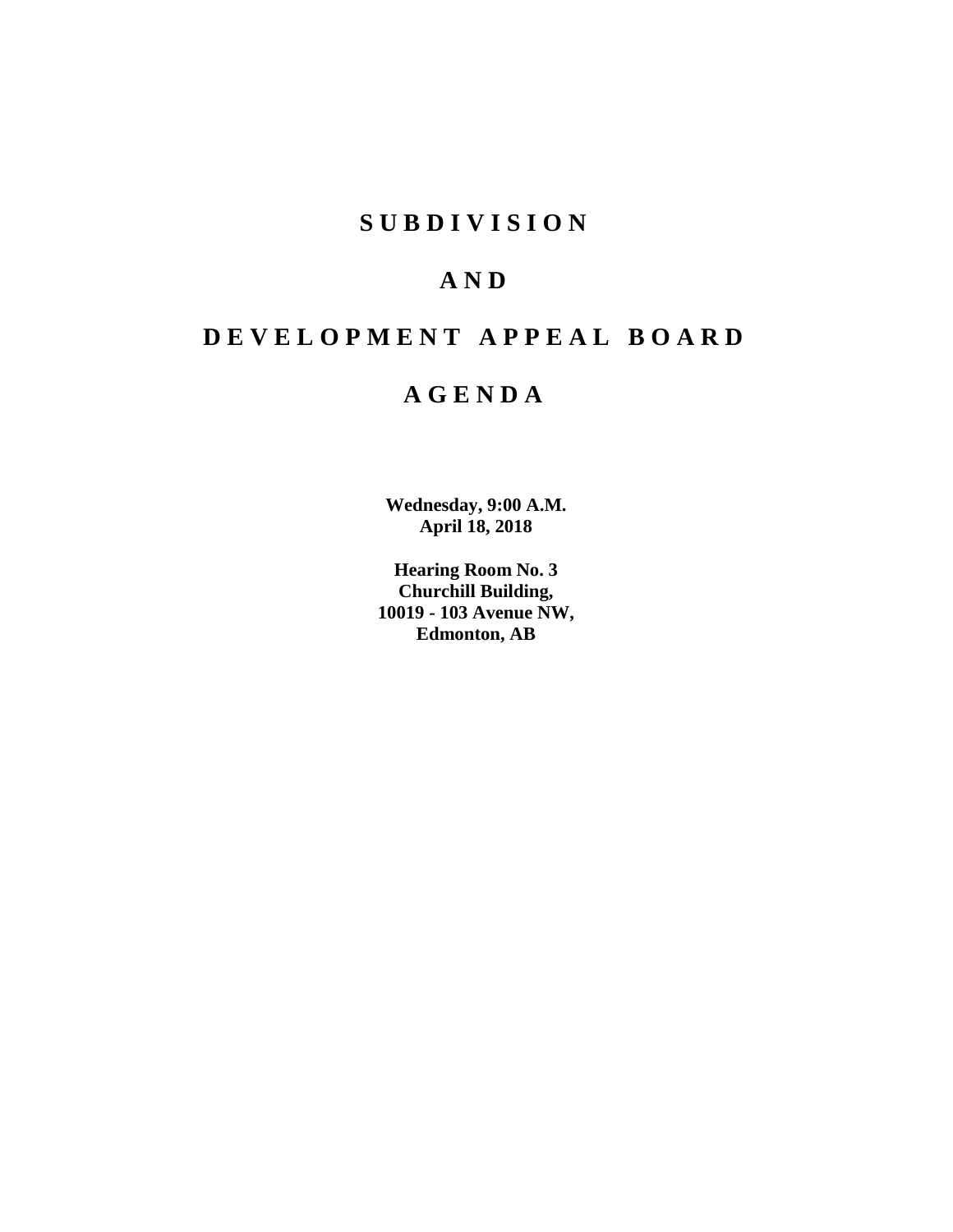# **SUBDIVISION AND DEVELOPMENT APPEAL BOARD HEARING ROOM NO. 3**

| I            | 9:00 A.M.    | SDAB-D-18-052 | Construct a Single Detached House with<br>Unenclosed Front Porch, Rooftop Terrace and<br>rear uncovered deck (4.06m x 5.18m) (Lot 22A)<br>10211 - 89 Street NW                                                                                                                                                                                                                                                                                                                                                                          |
|--------------|--------------|---------------|-----------------------------------------------------------------------------------------------------------------------------------------------------------------------------------------------------------------------------------------------------------------------------------------------------------------------------------------------------------------------------------------------------------------------------------------------------------------------------------------------------------------------------------------|
|              |              |               | Project No.: 264979496-001                                                                                                                                                                                                                                                                                                                                                                                                                                                                                                              |
|              |              |               |                                                                                                                                                                                                                                                                                                                                                                                                                                                                                                                                         |
| $\mathbf{I}$ | 9:00 A.M.    | SDAB-D-18-053 | Construct a Single Detached House with<br>Unenclosed Front Porch, Rooftop Terrace and<br>rear uncovered deck (4.06m x 5.18m) (Lot 22B)                                                                                                                                                                                                                                                                                                                                                                                                  |
|              |              |               | 10213 - 89 Street NW<br>Project No.: 264980762-001                                                                                                                                                                                                                                                                                                                                                                                                                                                                                      |
|              |              |               |                                                                                                                                                                                                                                                                                                                                                                                                                                                                                                                                         |
| III          | 10:30 A.M.   | SDAB-D-18-054 | Change the Use from a Single Detached House<br>to a Child Care Service (20 children), and to<br>construct an addition to the second floor<br>$(17.4m2)$ , a deck to the North side of the<br>building $(2.1m \times 3.8m)$ , and interior and exterior<br>alterations (new windows on the North side of<br>the Garage loft and North and East sides of the<br>Principal Building, a 1.8m tall railing on the<br>existing Rooftop Terrace, a new Basement<br>doorway and retaining wall, and a new Fence in<br>the Front and Rear Yard). |
|              |              |               | 308 - Magrath Boulevard NW<br>Project No.: 262666743-002                                                                                                                                                                                                                                                                                                                                                                                                                                                                                |
|              | <b>NOTE:</b> |               | Unless otherwise stated, all references to "section numbers" refer to                                                                                                                                                                                                                                                                                                                                                                                                                                                                   |

*the authority under the Edmonton Zoning Bylaw 12800.*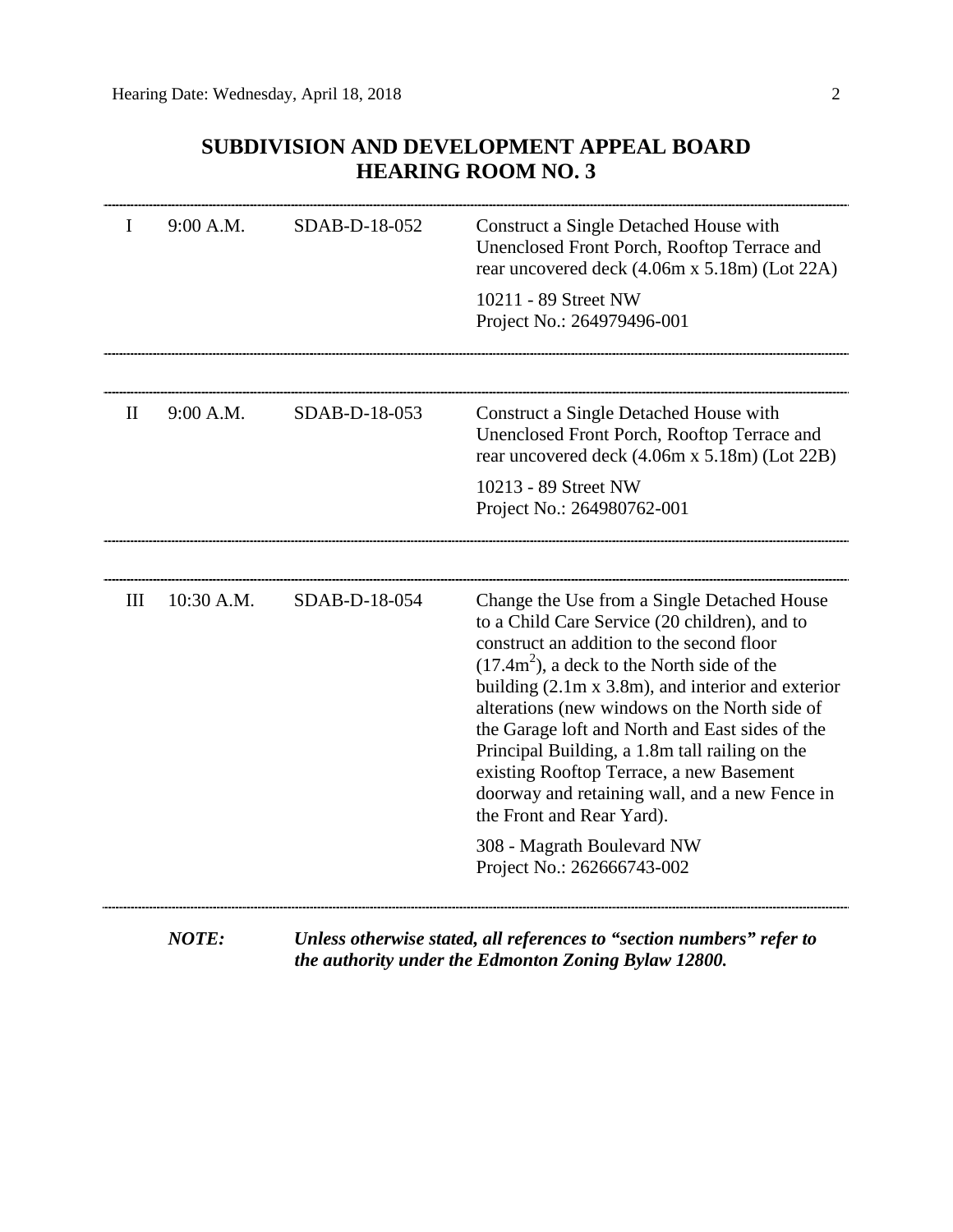| ITEM I / II: 9:00 A.M.                               |                                                  | FILE: SDAB-D-18-052 / 053                                                                                                                                                                     |
|------------------------------------------------------|--------------------------------------------------|-----------------------------------------------------------------------------------------------------------------------------------------------------------------------------------------------|
| APPEALS FROM THE DECISION OF THE DEVELOPMENT OFFICER |                                                  |                                                                                                                                                                                               |
|                                                      | <b>APPELLANT:</b>                                |                                                                                                                                                                                               |
|                                                      | <b>APPLICATION NO.:</b>                          | 264979496-001 (SDAB-D-18-052)<br>264980762-001 (SDAB-D-18-053)                                                                                                                                |
|                                                      | <b>APPLICATION TO:</b>                           | Construct a Single Detached House with<br><b>Unenclosed Front Porch, Rooftop Terrace</b><br>and rear uncovered deck (4.06m x 5.18m)<br>$(Lot 22A)$ and $(Lot 22B)$<br>(one house on each lot) |
|                                                      | <b>DECISION OF THE</b><br>DEVELOPMENT AUTHORITY: | Refused                                                                                                                                                                                       |
|                                                      | <b>DECISION DATE:</b>                            | March 15, 2018                                                                                                                                                                                |
|                                                      | <b>DATE OF APPEAL:</b>                           | March 23, 2018                                                                                                                                                                                |
|                                                      | MUNICIPAL DESCRIPTION<br>OF SUBJECT PROPERTY:    | $10211 - 89$ Street NW<br>$10213 - 89$ Street NW                                                                                                                                              |
|                                                      | <b>LEGAL DESCRIPTION:</b>                        | Plan 1820541 Blk 3 Lot 22A<br>Plan 1820541 Blk 3 Lot 22B                                                                                                                                      |
|                                                      | ZONE:                                            | (RF2) Low Density Infill Zone                                                                                                                                                                 |
|                                                      | <b>OVERLAY(S):</b>                               | Floodplain Protection Overlay<br>Mature Neighbourhood Overlay                                                                                                                                 |
|                                                      | STATUTORY PLAN:                                  | Riverdale Area Redevelopment Plan                                                                                                                                                             |
|                                                      |                                                  |                                                                                                                                                                                               |

# *Grounds for Appeal*

The Appellant provided the following reasons for appealing the decision of the Development Authority:

> With the narrow homes having the 1/2 Floor and Roof Top Patio allows separation for families to enjoy an entertainment room without being in the living room / dining space.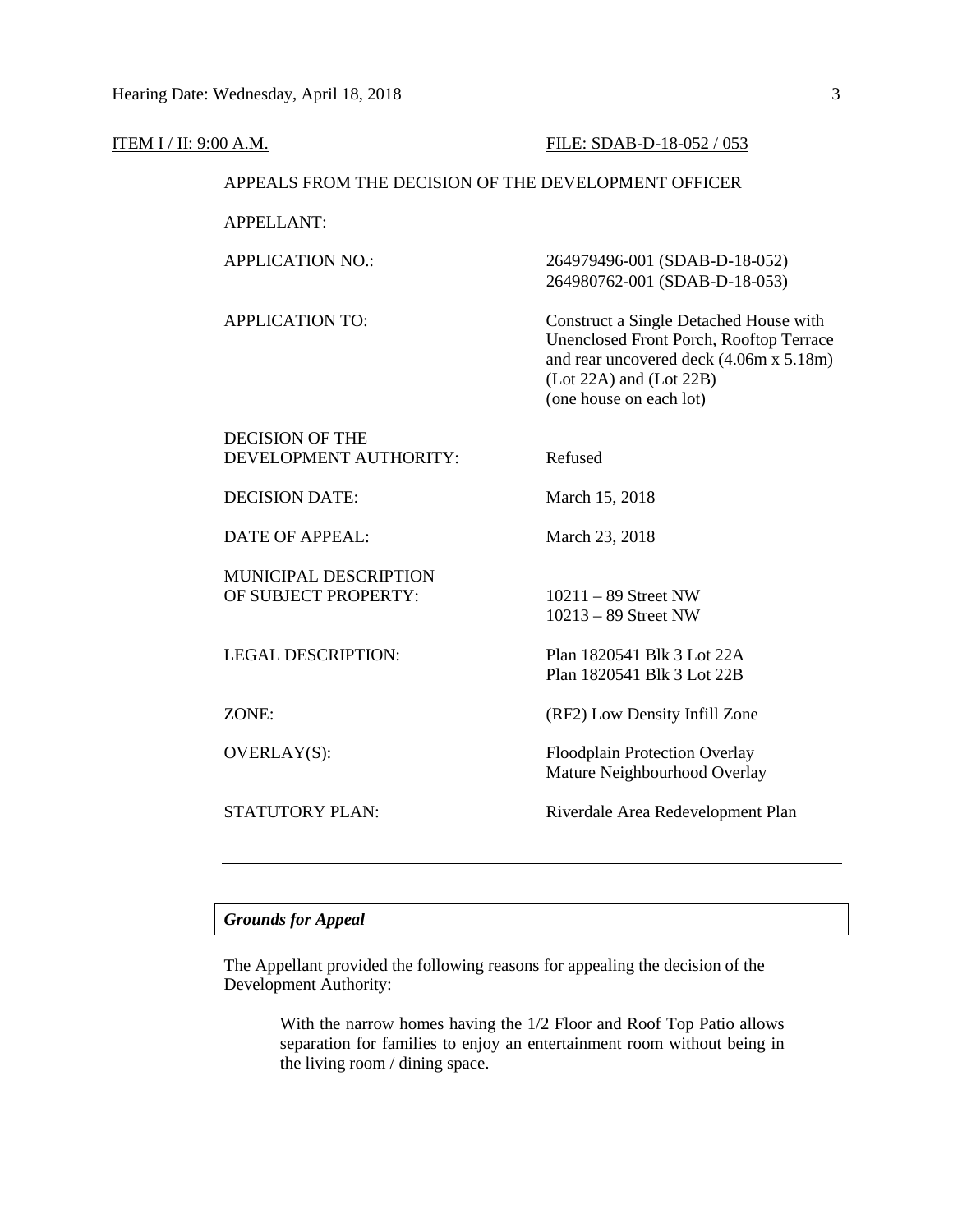Terrace has been adjusted so that a 5-0" privacy wall will surround the deck for more outside space.

### *General Matters*

# **Appeal Information:**

The *Municipal Government Act*, RSA 2000, c M-26 states the following:

### **Grounds for Appeal**

**685(1)** If a development authority

- (a) fails or refuses to issue a development permit to a person,
- (b) issues a development permit subject to conditions, or
- (c) issues an order under section 645,

the person applying for the permit or affected by the order under section 645 may appeal to the subdivision and development appeal board.

#### **Appeals**

**686(1)** A development appeal to a subdivision and development appeal board is commenced by filing a notice of the appeal, containing reasons, with the board,

- (a) in the case of an appeal made by a person referred to in section 685(1)
	- (i) with respect to an application for a development permit,
		- (A) within 21 days after the date on which the decision is made under section 642, […]

### **Hearing and Decision**

**687(3)** In determining an appeal, the subdivision and development appeal board

…

- (a.1) must comply with the land use policies;
- (a.2) subject to section 638, must comply with any applicable statutory plans;
- (a.3) subject to clause (d), must comply with any land use bylaw in effect;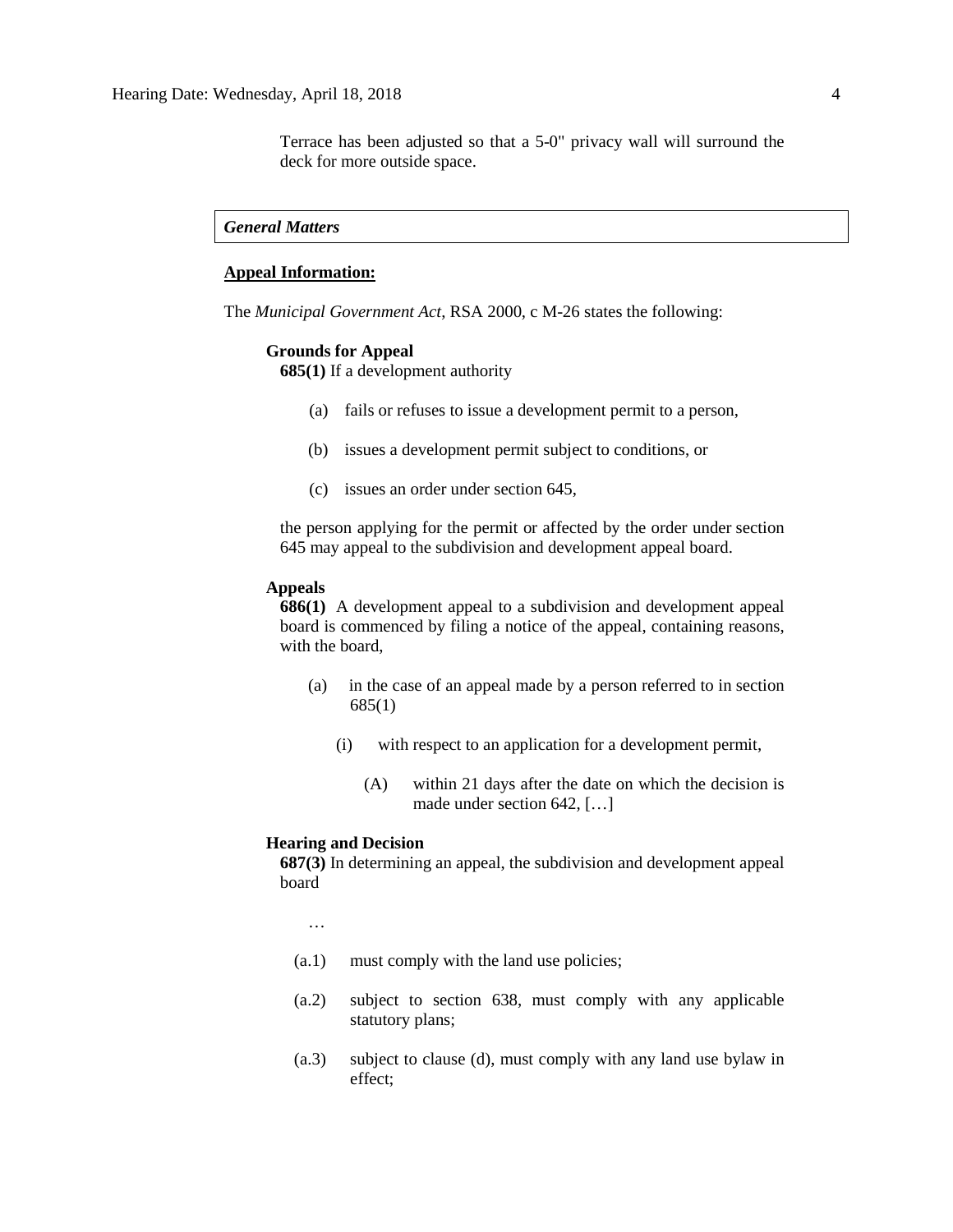…

- (c) may confirm, revoke or vary the order, decision or development permit or any condition attached to any of them or make or substitute an order, decision or permit of its own;
- (d) may make an order or decision or issue or confirm the issue of a development permit even though the proposed development does not comply with the land use bylaw if, in its opinion,
	- (i) the proposed development would not
		- (A) unduly interfere with the amenities of the neighbourhood, or
		- (B) materially interfere with or affect the use, enjoyment or value of neighbouring parcels of land,

and

(ii) the proposed development conforms with the use prescribed for that land or building in the land use bylaw.

### **General Provisions from the** *Edmonton Zoning Bylaw:*

Under section 120.2(7), **Single Detached Housing** is a **Permitted Use** in the (RF2) Low Density Infill Zone.

Under section 7.2(8), **Single Detached Housing** means:

Single Detached Housing means development consisting of a building containing only one Dwelling, which is separate from any other Dwelling or building. Where a Secondary Suite is a Permitted or Discretionary Use in a Zone, a building which contains Single Detached Housing may also contain a Secondary Suite. This Use includes Mobile Homes which conform to Section 78 of this Bylaw.

Under section 6.1(81), **Platform Structures** means:

an elevated structure intended for use as outdoor Amenity Area that may project and/or be recessed from the wall of a building, may be surrounded by guardrails, parapet walls or similar features. Common examples include: balconies, raised terraces and decks. This definition does not include a Rooftop Terrace.

Under section 6.1(94), **Rooftop Terrace** means:

an elevated structure intended for use as an outdoor Amenity Area that may be surrounded by guardrails, parapet walls or similar features, and is located above: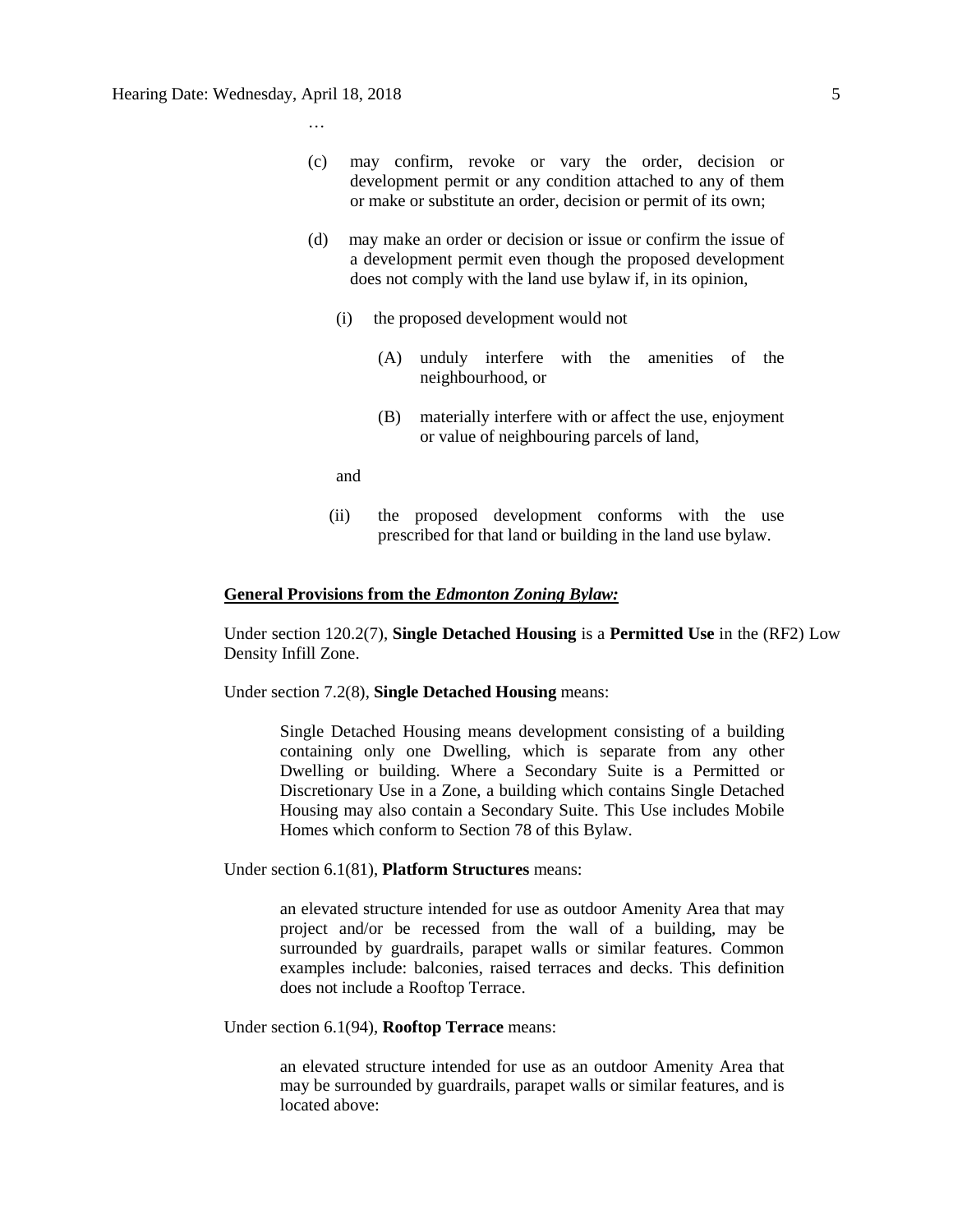- a. the uppermost Habitable Room;
- b. the uppermost Commercial Floor Area intended for occupancy; or
- c. in the case of an Accessory building other than a Garden Suite, any roof.

This definition does not include a Platform Structure.

Under section 6.1(120), **Unenclosed Front Porch** means:

an entrance structure typically located at the front or sides of a residential Dwelling at the ground floor entry level, consisting of a roof and floor, where the front and sides of the structure remain open to the outside elements. This structure is commonly referred to as a veranda.

Section 120.1 states that the **General Purpose** of the **(RF2) Low Density Infill Zone** is "to retain Single Detached Housing, while allowing infill on narrow lots, and Secondary Suites and Garden Suites."

Section 812.1 states that the **General Purpose** of the **Floodplain Protection Overlay** is:

to provide for the safe and efficient use of lands which may be within the defined floodplains of the North Saskatchewan River and its tributaries within the City of Edmonton. The Overlay regulates building Height, the location and geodetic elevation of openings into buildings, the Use in portions of buildings, the design Grade of the Site, and Landscaping, to mitigate the potential negative effects of a flood event.

Section 814.1 states that the **General Purpose** of the **Mature Neighbourhood Overlay** is:

to regulate residential development in Edmonton's mature residential neighbourhoods, while responding to the context of surrounding development, maintaining the pedestrian-oriented design of the streetscape, and to provide an opportunity for consultation by gathering input from affected parties on the impact of a proposed variance to the Overlay regulations.

## *Height*

Section 814.3(5) states "The maximum Height shall not exceed 8.9 m."

Section  $52.2(2)(c)$  states: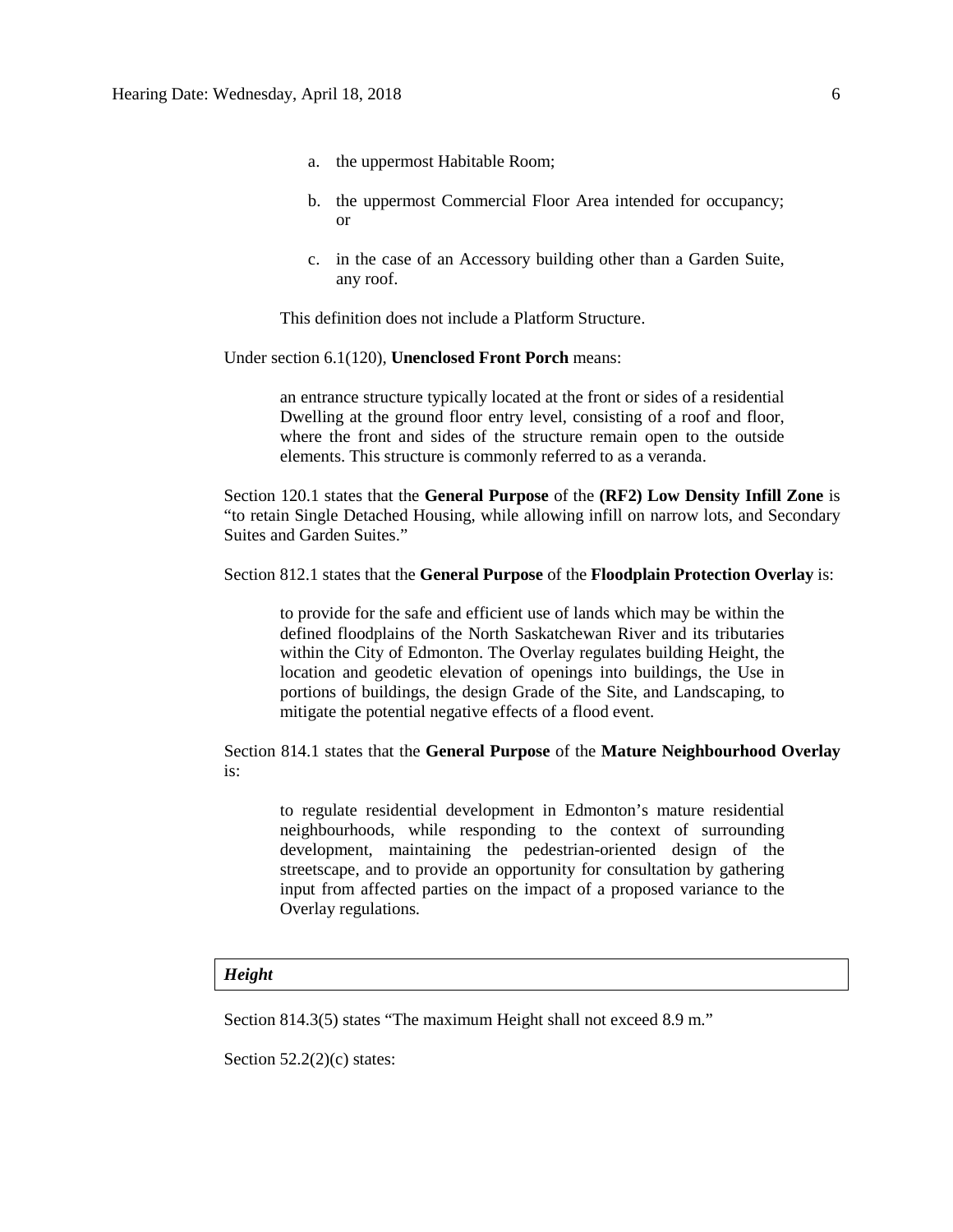Where the maximum Height as determined by Section 52.1 is measured to the midpoint, the ridge line of the roof shall not extend more than 1.5 m above the maximum permitted building Height of the Zone or overlay, or in the case of a Garden Suite the maximum permitted building Height in accordance with Section 87 of this Bylaw.

Under section 6.1(55), **Height** means "means a vertical distance between two points."

### **Development Officer's Determination**

**Height - Maximum height (to midpoint) is 10.3m instead of 8.9m (Section 814.3.5).**

**Height - Maximum height (to peak) is 10.4m instead of 9.3m (Section 52.1.b).** [unedited]

### *Rooftop Terrace*

Section 61.1 states the following:

On a Site Abutting a Site zoned to allow Single Detached Housing as a Permitted Use, or a Site zoned RF5 Row Housing Zone, Rooftop Terraces and Privacy Screening, excluding vegetative screening constructed on a Rooftop Terrace, shall be developed in accordance with the following Stepback regulations:

- a. On an Interior Site, the minimum Stepback shall be:
	- i. …
	- ii. [2.0 m](http://webdocs.edmonton.ca/InfraPlan/zoningbylaw/ZoningBylaw/Measurements/im2.htm) from any building Façade facing a Rear Lot Line;
	- iii. [1.0 m](javascript:void(0);) from any building Façade facing a Side Lot Line, where the Site Width is less than [10.0 m;](javascript:void(0);) and
	- iv. [2.0 m](http://webdocs.edmonton.ca/InfraPlan/zoningbylaw/ZoningBylaw/Measurements/im2.htm) from any building Façade facing a Side Lot Line, where the Site Width is [10.0 m](javascript:void(0);) or greater.

Under section 6.1(109), **Stepback** means "the horizontal distance a building façade is stepped back, on a horizontal plane, from the building façade immediately below it."

### **Development Officer's Determination**

**Rooftop Terrace - Stepbacks are not provided from the building facades facing the left and right side lot lines (Section 61.1.a).** 

**Rooftop Terrace - Stepback from the building facade facing the rear lot line is 1.4m instead of 2.0m (Section 61.1.a).** [unedited]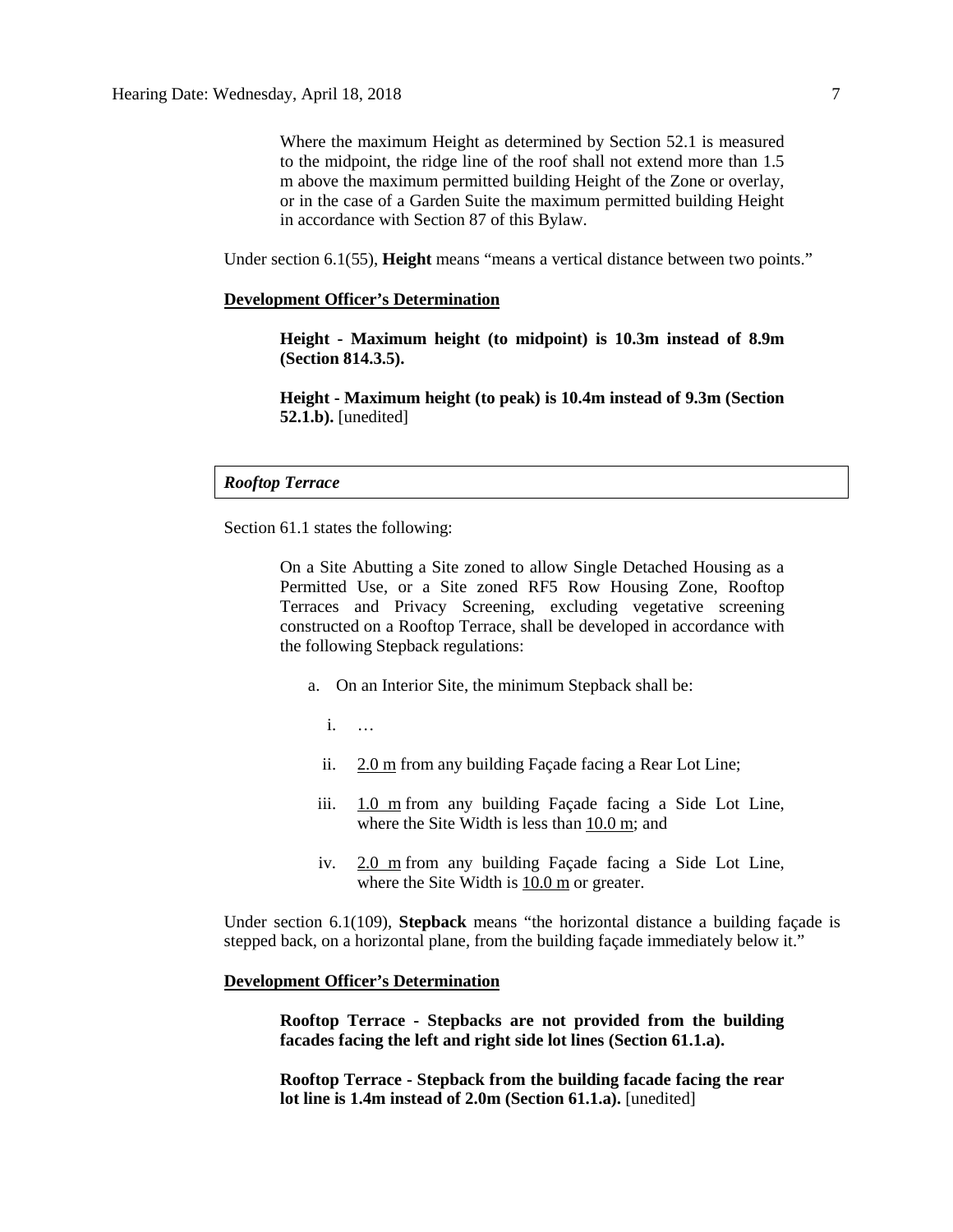### *Community Consultation*

Section 814.5(1) states the following with respect to Proposed Variances:

When the Development Officer receives a Development Permit Application for a new principal building, new Garage Suite, or new Garden Suite that does not comply with any regulation contained within this Overlay, or receives a Development Permit for alterations to an existing structure that require a variance to Section 814.3(1), 814.3(3), 814.3(5) and 814.3(9) of this Overlay:

- a. the Development Officer shall send notice, to the recipient parties specified in Table 814.5(2), to outline any requested variances to the Overlay and solicit comments directly related to the proposed variance;
- b. the Development Officer shall not render a decision on the Development Permit application until 21 days after notice has been sent, unless the Development Officer receives feedback from the specified affected parties in accordance with Table 814.5(2); and
- c. the Development Officer shall consider any comments directly related to the proposed variance when determining whether to approve the Development Permit Application in accordance with Sections 11.2 and 11.3.

| Tier#  | <b>Recipient Parties</b>                                                                                                                                                                                                                                                                                                                                         | <b>Affected Parties</b>                                                                   | <b>Regulation of this Overlay</b><br>to be Varied |
|--------|------------------------------------------------------------------------------------------------------------------------------------------------------------------------------------------------------------------------------------------------------------------------------------------------------------------------------------------------------------------|-------------------------------------------------------------------------------------------|---------------------------------------------------|
| Tier 1 | The municipal address<br>and assessed owners of   owners of the land<br>the land wholly or wholly or partially<br>partially located within   located within<br>a distance of $60.0$ m of distance of $60.0$ m<br>the Site of the proposed $\vert$ of the Site of the<br>development and the proposed<br>President of each development<br><b>Community League</b> | The<br>assessed<br><sub>a</sub><br>and<br>the President<br>of<br>each Community<br>League | $814.3(5)$ - Height                               |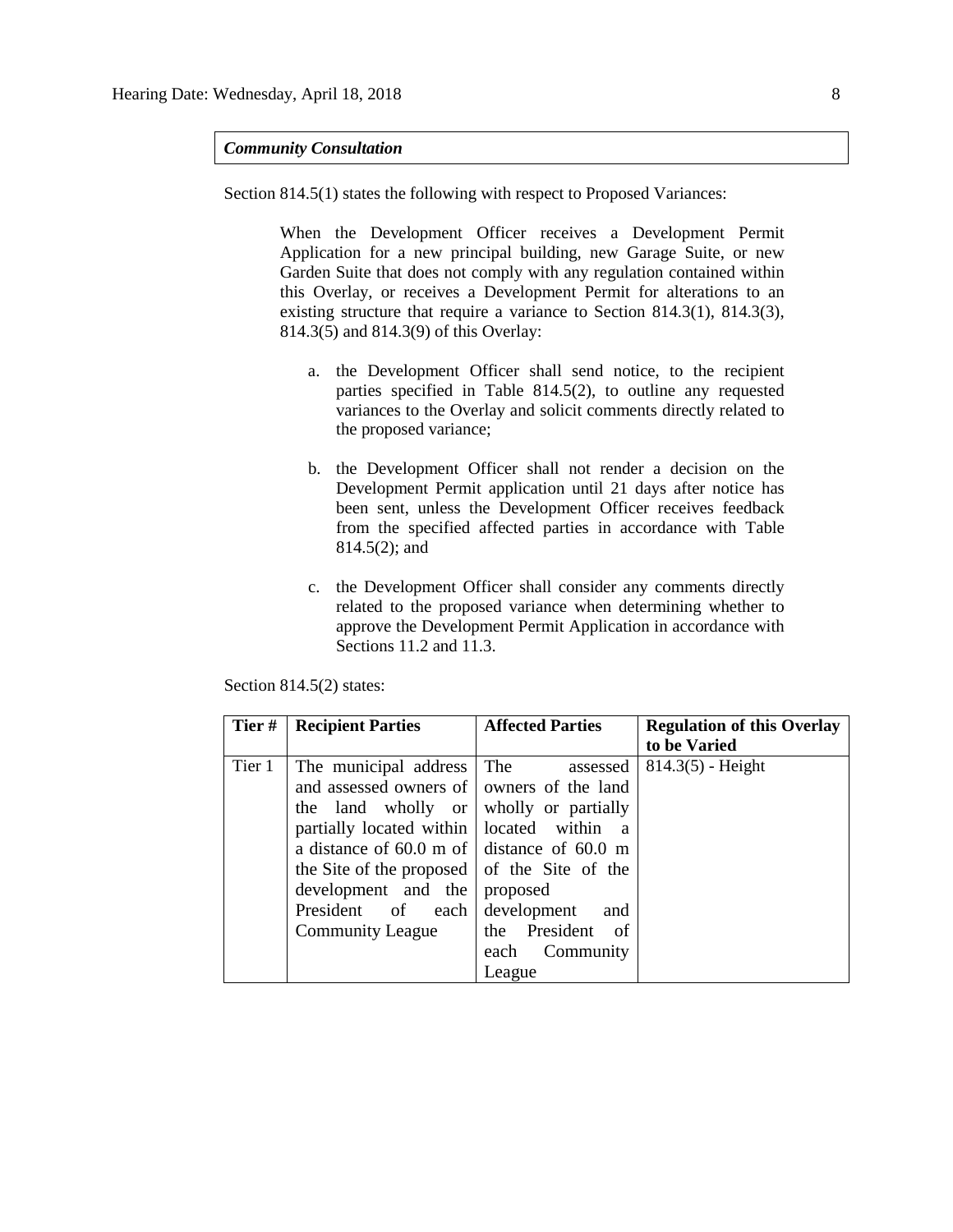# Notice to Applicant/Appellant

Provincial legislation requires that the Subdivision and Development Appeal Board issue its official decision in writing within fifteen days of the conclusion of the hearing. Bylaw No. 11136 requires that a verbal announcement of the Board's decision shall be made at the conclusion of the hearing of an appeal, but the verbal decision is not final nor binding on the Board until the decision has been given in writing in accordance with the *Municipal Government Act*.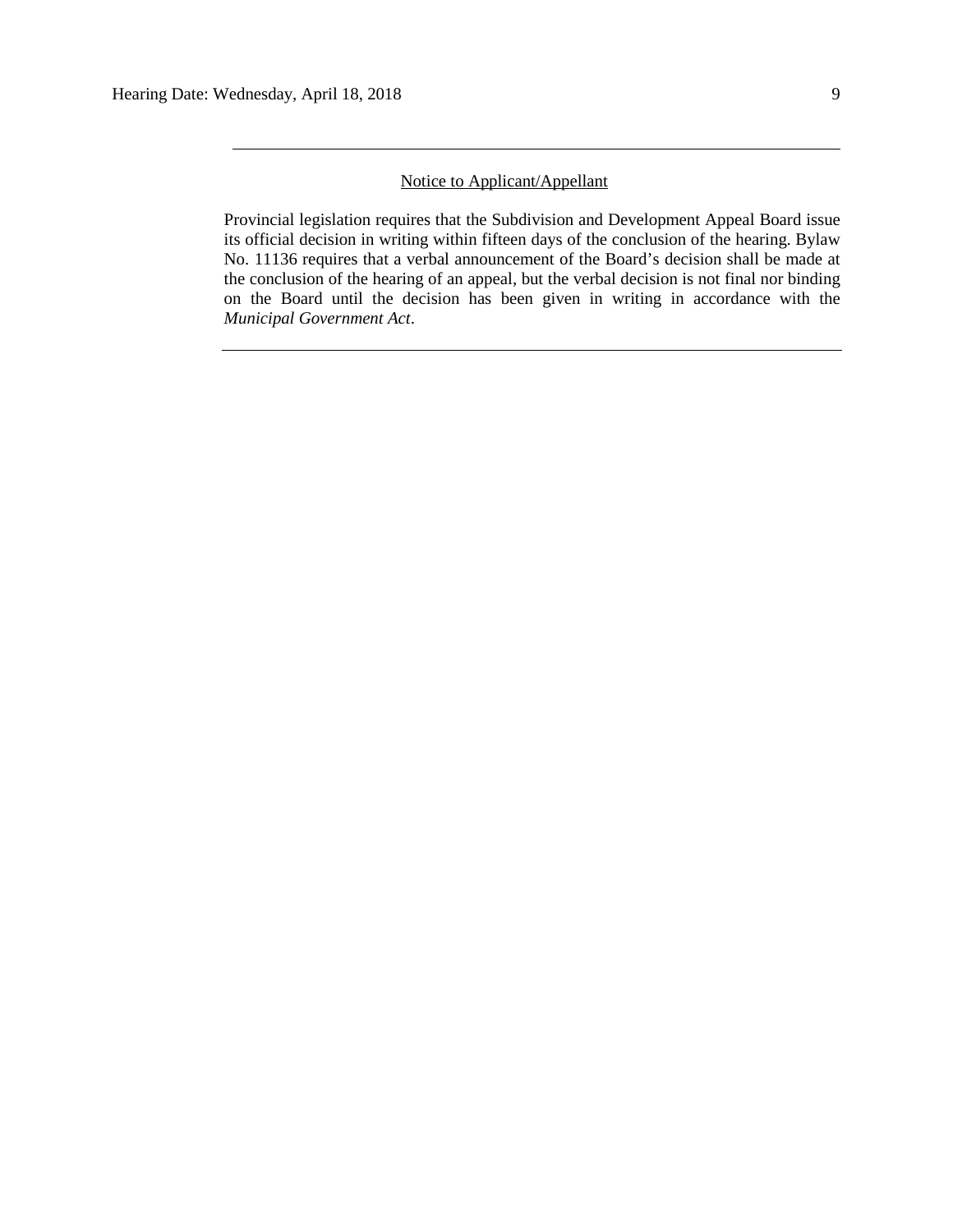| <b>monton</b>                                                                                                                                                                                                                                                                                                                                                                                                              | <b>Application for</b>                                                                                                            | Project Number: 264979496-001<br><b>Application Date:</b><br>OCT 14, 2017<br>Printed:<br>March 15, 2018 at 9:13 AM<br>Page:<br>1 of 2 |  |  |  |  |
|----------------------------------------------------------------------------------------------------------------------------------------------------------------------------------------------------------------------------------------------------------------------------------------------------------------------------------------------------------------------------------------------------------------------------|-----------------------------------------------------------------------------------------------------------------------------------|---------------------------------------------------------------------------------------------------------------------------------------|--|--|--|--|
| <b>House Development and Building Permit</b>                                                                                                                                                                                                                                                                                                                                                                               |                                                                                                                                   |                                                                                                                                       |  |  |  |  |
| This document is a record of a Development Permit and/or Building Permit application, and a record of the decision for the undertaking<br>described below, subject to the limitations and conditions of this permit, of the Edmonton Zoning Bylaw 12800 as amended, Safety Codes<br>Act RSA 2000, Safety Codes Act Permit Regulation, Alberta Building Code and City of Edmonton Bylaw 15894 Safety Codes Permit<br>Bylaw. |                                                                                                                                   |                                                                                                                                       |  |  |  |  |
| Applicant                                                                                                                                                                                                                                                                                                                                                                                                                  |                                                                                                                                   | Property Address(es) and Legal Description(s)                                                                                         |  |  |  |  |
|                                                                                                                                                                                                                                                                                                                                                                                                                            | 10213 - 89 STREET NW                                                                                                              |                                                                                                                                       |  |  |  |  |
|                                                                                                                                                                                                                                                                                                                                                                                                                            | Plan RN37 Blk 3 Lot 22                                                                                                            |                                                                                                                                       |  |  |  |  |
|                                                                                                                                                                                                                                                                                                                                                                                                                            | 10211 - 89 STREET NW                                                                                                              |                                                                                                                                       |  |  |  |  |
|                                                                                                                                                                                                                                                                                                                                                                                                                            |                                                                                                                                   | Plan 1820541 Blk 3 Lot 22A                                                                                                            |  |  |  |  |
|                                                                                                                                                                                                                                                                                                                                                                                                                            | Location(s) of Work                                                                                                               |                                                                                                                                       |  |  |  |  |
|                                                                                                                                                                                                                                                                                                                                                                                                                            | Entryway: 10211 - 89 STREET NW                                                                                                    |                                                                                                                                       |  |  |  |  |
|                                                                                                                                                                                                                                                                                                                                                                                                                            | Building: 10211 - 89 STREET NW                                                                                                    |                                                                                                                                       |  |  |  |  |
|                                                                                                                                                                                                                                                                                                                                                                                                                            |                                                                                                                                   |                                                                                                                                       |  |  |  |  |
| <b>Scope of Application</b><br>To construct a Single Detached House with Unenclosed Front Porch, Rooftop Terrace and rear uncovered deck (4.06m x 5.18m) (Lot<br>22A).                                                                                                                                                                                                                                                     |                                                                                                                                   |                                                                                                                                       |  |  |  |  |
| <b>Permit Details</b>                                                                                                                                                                                                                                                                                                                                                                                                      |                                                                                                                                   |                                                                                                                                       |  |  |  |  |
|                                                                                                                                                                                                                                                                                                                                                                                                                            |                                                                                                                                   |                                                                                                                                       |  |  |  |  |
| Affected Floor Area (sq. ft.): 2421                                                                                                                                                                                                                                                                                                                                                                                        | Building Height to Midpoint (m): 10.3                                                                                             |                                                                                                                                       |  |  |  |  |
| Class of Permit: Class B                                                                                                                                                                                                                                                                                                                                                                                                   | Dwelling Type: Single Detached House                                                                                              |                                                                                                                                       |  |  |  |  |
| Front Yard $(m)$ : 6.96                                                                                                                                                                                                                                                                                                                                                                                                    | Home Design Type:                                                                                                                 |                                                                                                                                       |  |  |  |  |
| Rear Yard (m): 21.89<br>Secondary Suite Included ?: N                                                                                                                                                                                                                                                                                                                                                                      |                                                                                                                                   |                                                                                                                                       |  |  |  |  |
| Side Yard, left (m): 1.21<br>Side Yard, right (m): 1.21<br>Site Area (sq. m.): 347.88<br>Site Depth (m): 45.73                                                                                                                                                                                                                                                                                                             |                                                                                                                                   |                                                                                                                                       |  |  |  |  |
| Site Width (m): 7.61                                                                                                                                                                                                                                                                                                                                                                                                       | Stat. Plan Overlay/Annex Area: Floodplain Protection                                                                              |                                                                                                                                       |  |  |  |  |
| I/We certify that the above noted details are correct.                                                                                                                                                                                                                                                                                                                                                                     |                                                                                                                                   |                                                                                                                                       |  |  |  |  |
| Applicant signature:                                                                                                                                                                                                                                                                                                                                                                                                       |                                                                                                                                   |                                                                                                                                       |  |  |  |  |
| <b>Development Application Decision</b>                                                                                                                                                                                                                                                                                                                                                                                    |                                                                                                                                   |                                                                                                                                       |  |  |  |  |
| Refused                                                                                                                                                                                                                                                                                                                                                                                                                    |                                                                                                                                   |                                                                                                                                       |  |  |  |  |
| <b>Reason for Refusal</b><br>Height - Maximum height (to midpoint) is 10.3m instead of 8.9m (Section 814.3.5).                                                                                                                                                                                                                                                                                                             |                                                                                                                                   |                                                                                                                                       |  |  |  |  |
| Height - Maximum height (to peak) is 10.4m instead of 9.3m (Section 52.1.b).                                                                                                                                                                                                                                                                                                                                               |                                                                                                                                   |                                                                                                                                       |  |  |  |  |
|                                                                                                                                                                                                                                                                                                                                                                                                                            | Rooftop Terrace - Stepbacks are not provided from the building facades facing the left and right side lot lines (Section 61.1.a). |                                                                                                                                       |  |  |  |  |
| Rooftop Terrace - Stepback from the building facade facing the rear lot line is 1.4m instead of 2.0m (Section 61.1.a).                                                                                                                                                                                                                                                                                                     |                                                                                                                                   |                                                                                                                                       |  |  |  |  |
| <b>Rights of Appeal</b>                                                                                                                                                                                                                                                                                                                                                                                                    |                                                                                                                                   |                                                                                                                                       |  |  |  |  |
| The Applicant has the right of appeal within 14 days of receiving notice of the Development Application Decision, as outlined in<br>Chapter 24, Section 683 through 689 of the Municipal Government Amendment Act.                                                                                                                                                                                                         |                                                                                                                                   |                                                                                                                                       |  |  |  |  |
| Issue Date: Mar 15, 2018                                                                                                                                                                                                                                                                                                                                                                                                   | Development Authority: YEUNG, KENNETH                                                                                             | Signature:                                                                                                                            |  |  |  |  |
| Fees                                                                                                                                                                                                                                                                                                                                                                                                                       |                                                                                                                                   |                                                                                                                                       |  |  |  |  |
| <b>Fee Amount</b>                                                                                                                                                                                                                                                                                                                                                                                                          | <b>Amount Paid</b><br>Receipt#                                                                                                    | <b>Date Paid</b>                                                                                                                      |  |  |  |  |
|                                                                                                                                                                                                                                                                                                                                                                                                                            | THIS IS NOT A PERMIT                                                                                                              |                                                                                                                                       |  |  |  |  |
|                                                                                                                                                                                                                                                                                                                                                                                                                            |                                                                                                                                   |                                                                                                                                       |  |  |  |  |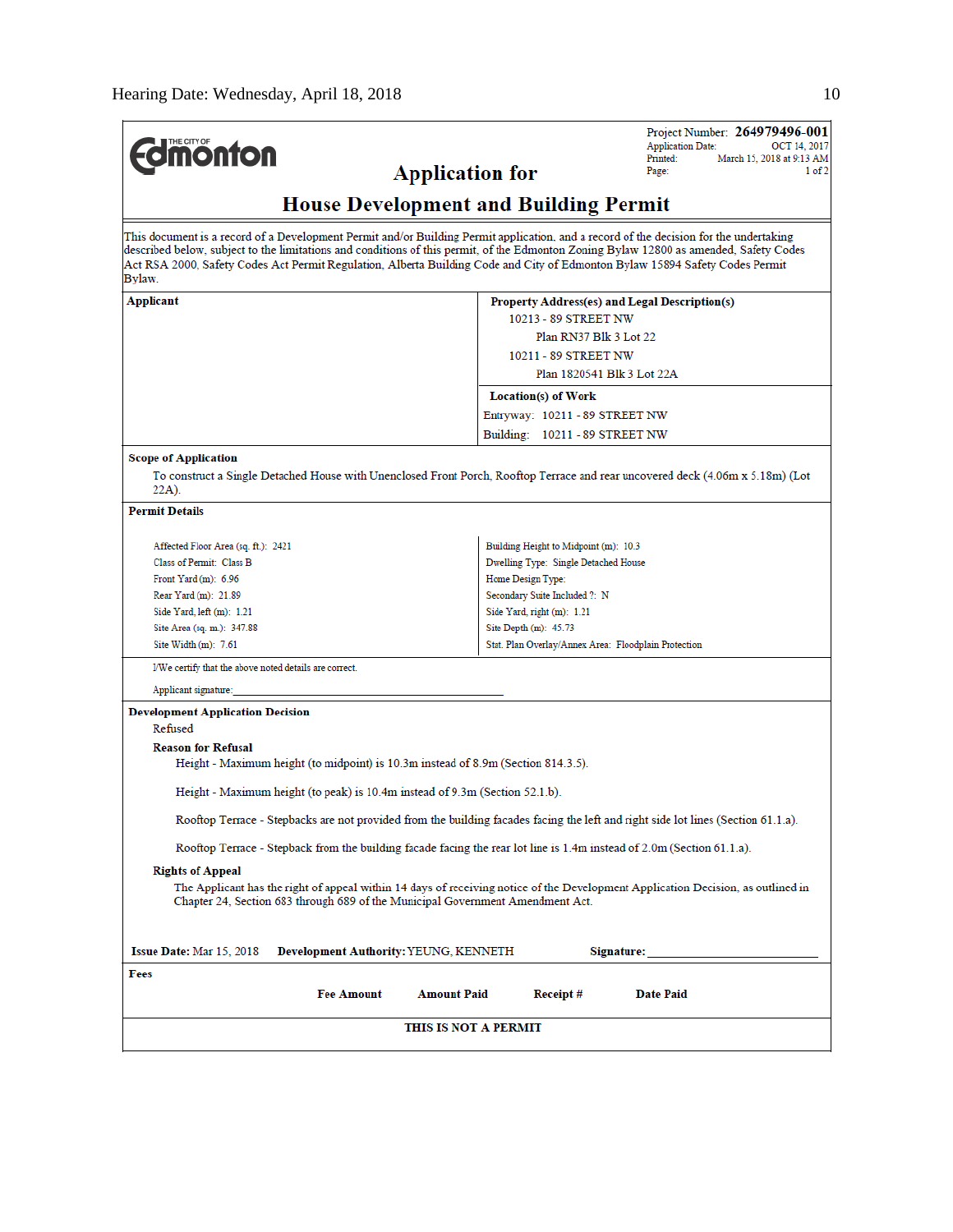| <b>Umönton</b><br><b>Application Date:</b><br>Printed:<br>March 15, 2018 at 9:13 AM<br><b>Application for</b><br>Page:<br><b>House Development and Building Permit</b><br>Fees<br><b>Fee Amount</b><br><b>Amount Paid</b><br><b>Receipt#</b><br><b>Date Paid</b><br>Water Usage Fee<br>\$60.50<br>\$60.50<br>04535579<br>Oct 18, 2017<br>Electrical Fee (Service)<br>\$79.00<br>\$79.00<br>04535579<br>Oct 18, 2017<br><b>Building Permit Fee</b><br>\$2,059.00<br>\$2,059.00<br>04535579<br>Oct 18, 2017<br><b>Electrical Fees (House)</b><br>\$304.00<br>\$304.00<br>04535579<br>Oct 18, 2017<br>Development Permit Inspection Fee<br>\$0.00<br>\$200.00<br>04535579<br>Oct 18, 2017<br><b>Electrical Safety Codes Fee</b><br>\$16.66<br>\$16.66<br>04535579<br>Oct 18, 2017<br>Lot Grading Fee<br>\$140.00<br>\$140.00<br>04535579<br>Oct 18, 2017<br>Safety Codes Fee<br>\$82.36<br>\$82.36<br>04535579<br>Oct 18, 2017<br>Temporary Gas Heat Fee<br>\$105.00<br>\$105.00<br>04535579<br>Oct 18, 2017<br><b>Total GST Amount:</b><br>\$0.00<br><b>Totals for Permit:</b><br>\$2,846.52<br>\$3,046.52<br>(overpaid by (\$200.00))<br>THIS IS NOT A PERMIT |  |  | Project Number: 264979496-001 |
|--------------------------------------------------------------------------------------------------------------------------------------------------------------------------------------------------------------------------------------------------------------------------------------------------------------------------------------------------------------------------------------------------------------------------------------------------------------------------------------------------------------------------------------------------------------------------------------------------------------------------------------------------------------------------------------------------------------------------------------------------------------------------------------------------------------------------------------------------------------------------------------------------------------------------------------------------------------------------------------------------------------------------------------------------------------------------------------------------------------------------------------------------------------|--|--|-------------------------------|
|                                                                                                                                                                                                                                                                                                                                                                                                                                                                                                                                                                                                                                                                                                                                                                                                                                                                                                                                                                                                                                                                                                                                                              |  |  | OCT 14, 2017                  |
|                                                                                                                                                                                                                                                                                                                                                                                                                                                                                                                                                                                                                                                                                                                                                                                                                                                                                                                                                                                                                                                                                                                                                              |  |  | $2$ of $2$                    |
|                                                                                                                                                                                                                                                                                                                                                                                                                                                                                                                                                                                                                                                                                                                                                                                                                                                                                                                                                                                                                                                                                                                                                              |  |  |                               |
|                                                                                                                                                                                                                                                                                                                                                                                                                                                                                                                                                                                                                                                                                                                                                                                                                                                                                                                                                                                                                                                                                                                                                              |  |  |                               |
|                                                                                                                                                                                                                                                                                                                                                                                                                                                                                                                                                                                                                                                                                                                                                                                                                                                                                                                                                                                                                                                                                                                                                              |  |  |                               |
|                                                                                                                                                                                                                                                                                                                                                                                                                                                                                                                                                                                                                                                                                                                                                                                                                                                                                                                                                                                                                                                                                                                                                              |  |  |                               |
|                                                                                                                                                                                                                                                                                                                                                                                                                                                                                                                                                                                                                                                                                                                                                                                                                                                                                                                                                                                                                                                                                                                                                              |  |  |                               |
|                                                                                                                                                                                                                                                                                                                                                                                                                                                                                                                                                                                                                                                                                                                                                                                                                                                                                                                                                                                                                                                                                                                                                              |  |  |                               |
|                                                                                                                                                                                                                                                                                                                                                                                                                                                                                                                                                                                                                                                                                                                                                                                                                                                                                                                                                                                                                                                                                                                                                              |  |  |                               |
|                                                                                                                                                                                                                                                                                                                                                                                                                                                                                                                                                                                                                                                                                                                                                                                                                                                                                                                                                                                                                                                                                                                                                              |  |  |                               |
|                                                                                                                                                                                                                                                                                                                                                                                                                                                                                                                                                                                                                                                                                                                                                                                                                                                                                                                                                                                                                                                                                                                                                              |  |  |                               |
|                                                                                                                                                                                                                                                                                                                                                                                                                                                                                                                                                                                                                                                                                                                                                                                                                                                                                                                                                                                                                                                                                                                                                              |  |  |                               |
|                                                                                                                                                                                                                                                                                                                                                                                                                                                                                                                                                                                                                                                                                                                                                                                                                                                                                                                                                                                                                                                                                                                                                              |  |  |                               |
|                                                                                                                                                                                                                                                                                                                                                                                                                                                                                                                                                                                                                                                                                                                                                                                                                                                                                                                                                                                                                                                                                                                                                              |  |  |                               |
|                                                                                                                                                                                                                                                                                                                                                                                                                                                                                                                                                                                                                                                                                                                                                                                                                                                                                                                                                                                                                                                                                                                                                              |  |  |                               |
|                                                                                                                                                                                                                                                                                                                                                                                                                                                                                                                                                                                                                                                                                                                                                                                                                                                                                                                                                                                                                                                                                                                                                              |  |  |                               |
|                                                                                                                                                                                                                                                                                                                                                                                                                                                                                                                                                                                                                                                                                                                                                                                                                                                                                                                                                                                                                                                                                                                                                              |  |  |                               |
|                                                                                                                                                                                                                                                                                                                                                                                                                                                                                                                                                                                                                                                                                                                                                                                                                                                                                                                                                                                                                                                                                                                                                              |  |  |                               |
|                                                                                                                                                                                                                                                                                                                                                                                                                                                                                                                                                                                                                                                                                                                                                                                                                                                                                                                                                                                                                                                                                                                                                              |  |  |                               |
|                                                                                                                                                                                                                                                                                                                                                                                                                                                                                                                                                                                                                                                                                                                                                                                                                                                                                                                                                                                                                                                                                                                                                              |  |  |                               |
|                                                                                                                                                                                                                                                                                                                                                                                                                                                                                                                                                                                                                                                                                                                                                                                                                                                                                                                                                                                                                                                                                                                                                              |  |  |                               |
|                                                                                                                                                                                                                                                                                                                                                                                                                                                                                                                                                                                                                                                                                                                                                                                                                                                                                                                                                                                                                                                                                                                                                              |  |  |                               |
|                                                                                                                                                                                                                                                                                                                                                                                                                                                                                                                                                                                                                                                                                                                                                                                                                                                                                                                                                                                                                                                                                                                                                              |  |  |                               |
|                                                                                                                                                                                                                                                                                                                                                                                                                                                                                                                                                                                                                                                                                                                                                                                                                                                                                                                                                                                                                                                                                                                                                              |  |  |                               |
|                                                                                                                                                                                                                                                                                                                                                                                                                                                                                                                                                                                                                                                                                                                                                                                                                                                                                                                                                                                                                                                                                                                                                              |  |  |                               |
|                                                                                                                                                                                                                                                                                                                                                                                                                                                                                                                                                                                                                                                                                                                                                                                                                                                                                                                                                                                                                                                                                                                                                              |  |  |                               |
|                                                                                                                                                                                                                                                                                                                                                                                                                                                                                                                                                                                                                                                                                                                                                                                                                                                                                                                                                                                                                                                                                                                                                              |  |  |                               |
|                                                                                                                                                                                                                                                                                                                                                                                                                                                                                                                                                                                                                                                                                                                                                                                                                                                                                                                                                                                                                                                                                                                                                              |  |  |                               |
|                                                                                                                                                                                                                                                                                                                                                                                                                                                                                                                                                                                                                                                                                                                                                                                                                                                                                                                                                                                                                                                                                                                                                              |  |  |                               |
|                                                                                                                                                                                                                                                                                                                                                                                                                                                                                                                                                                                                                                                                                                                                                                                                                                                                                                                                                                                                                                                                                                                                                              |  |  |                               |
|                                                                                                                                                                                                                                                                                                                                                                                                                                                                                                                                                                                                                                                                                                                                                                                                                                                                                                                                                                                                                                                                                                                                                              |  |  |                               |
|                                                                                                                                                                                                                                                                                                                                                                                                                                                                                                                                                                                                                                                                                                                                                                                                                                                                                                                                                                                                                                                                                                                                                              |  |  |                               |
|                                                                                                                                                                                                                                                                                                                                                                                                                                                                                                                                                                                                                                                                                                                                                                                                                                                                                                                                                                                                                                                                                                                                                              |  |  |                               |
|                                                                                                                                                                                                                                                                                                                                                                                                                                                                                                                                                                                                                                                                                                                                                                                                                                                                                                                                                                                                                                                                                                                                                              |  |  |                               |
|                                                                                                                                                                                                                                                                                                                                                                                                                                                                                                                                                                                                                                                                                                                                                                                                                                                                                                                                                                                                                                                                                                                                                              |  |  |                               |
|                                                                                                                                                                                                                                                                                                                                                                                                                                                                                                                                                                                                                                                                                                                                                                                                                                                                                                                                                                                                                                                                                                                                                              |  |  |                               |
|                                                                                                                                                                                                                                                                                                                                                                                                                                                                                                                                                                                                                                                                                                                                                                                                                                                                                                                                                                                                                                                                                                                                                              |  |  |                               |
|                                                                                                                                                                                                                                                                                                                                                                                                                                                                                                                                                                                                                                                                                                                                                                                                                                                                                                                                                                                                                                                                                                                                                              |  |  |                               |
|                                                                                                                                                                                                                                                                                                                                                                                                                                                                                                                                                                                                                                                                                                                                                                                                                                                                                                                                                                                                                                                                                                                                                              |  |  |                               |
|                                                                                                                                                                                                                                                                                                                                                                                                                                                                                                                                                                                                                                                                                                                                                                                                                                                                                                                                                                                                                                                                                                                                                              |  |  |                               |
|                                                                                                                                                                                                                                                                                                                                                                                                                                                                                                                                                                                                                                                                                                                                                                                                                                                                                                                                                                                                                                                                                                                                                              |  |  |                               |
|                                                                                                                                                                                                                                                                                                                                                                                                                                                                                                                                                                                                                                                                                                                                                                                                                                                                                                                                                                                                                                                                                                                                                              |  |  |                               |
|                                                                                                                                                                                                                                                                                                                                                                                                                                                                                                                                                                                                                                                                                                                                                                                                                                                                                                                                                                                                                                                                                                                                                              |  |  |                               |
|                                                                                                                                                                                                                                                                                                                                                                                                                                                                                                                                                                                                                                                                                                                                                                                                                                                                                                                                                                                                                                                                                                                                                              |  |  |                               |
|                                                                                                                                                                                                                                                                                                                                                                                                                                                                                                                                                                                                                                                                                                                                                                                                                                                                                                                                                                                                                                                                                                                                                              |  |  |                               |
|                                                                                                                                                                                                                                                                                                                                                                                                                                                                                                                                                                                                                                                                                                                                                                                                                                                                                                                                                                                                                                                                                                                                                              |  |  |                               |
|                                                                                                                                                                                                                                                                                                                                                                                                                                                                                                                                                                                                                                                                                                                                                                                                                                                                                                                                                                                                                                                                                                                                                              |  |  |                               |
|                                                                                                                                                                                                                                                                                                                                                                                                                                                                                                                                                                                                                                                                                                                                                                                                                                                                                                                                                                                                                                                                                                                                                              |  |  |                               |
|                                                                                                                                                                                                                                                                                                                                                                                                                                                                                                                                                                                                                                                                                                                                                                                                                                                                                                                                                                                                                                                                                                                                                              |  |  |                               |
|                                                                                                                                                                                                                                                                                                                                                                                                                                                                                                                                                                                                                                                                                                                                                                                                                                                                                                                                                                                                                                                                                                                                                              |  |  |                               |
|                                                                                                                                                                                                                                                                                                                                                                                                                                                                                                                                                                                                                                                                                                                                                                                                                                                                                                                                                                                                                                                                                                                                                              |  |  |                               |
|                                                                                                                                                                                                                                                                                                                                                                                                                                                                                                                                                                                                                                                                                                                                                                                                                                                                                                                                                                                                                                                                                                                                                              |  |  |                               |
|                                                                                                                                                                                                                                                                                                                                                                                                                                                                                                                                                                                                                                                                                                                                                                                                                                                                                                                                                                                                                                                                                                                                                              |  |  |                               |
|                                                                                                                                                                                                                                                                                                                                                                                                                                                                                                                                                                                                                                                                                                                                                                                                                                                                                                                                                                                                                                                                                                                                                              |  |  |                               |
|                                                                                                                                                                                                                                                                                                                                                                                                                                                                                                                                                                                                                                                                                                                                                                                                                                                                                                                                                                                                                                                                                                                                                              |  |  |                               |
|                                                                                                                                                                                                                                                                                                                                                                                                                                                                                                                                                                                                                                                                                                                                                                                                                                                                                                                                                                                                                                                                                                                                                              |  |  |                               |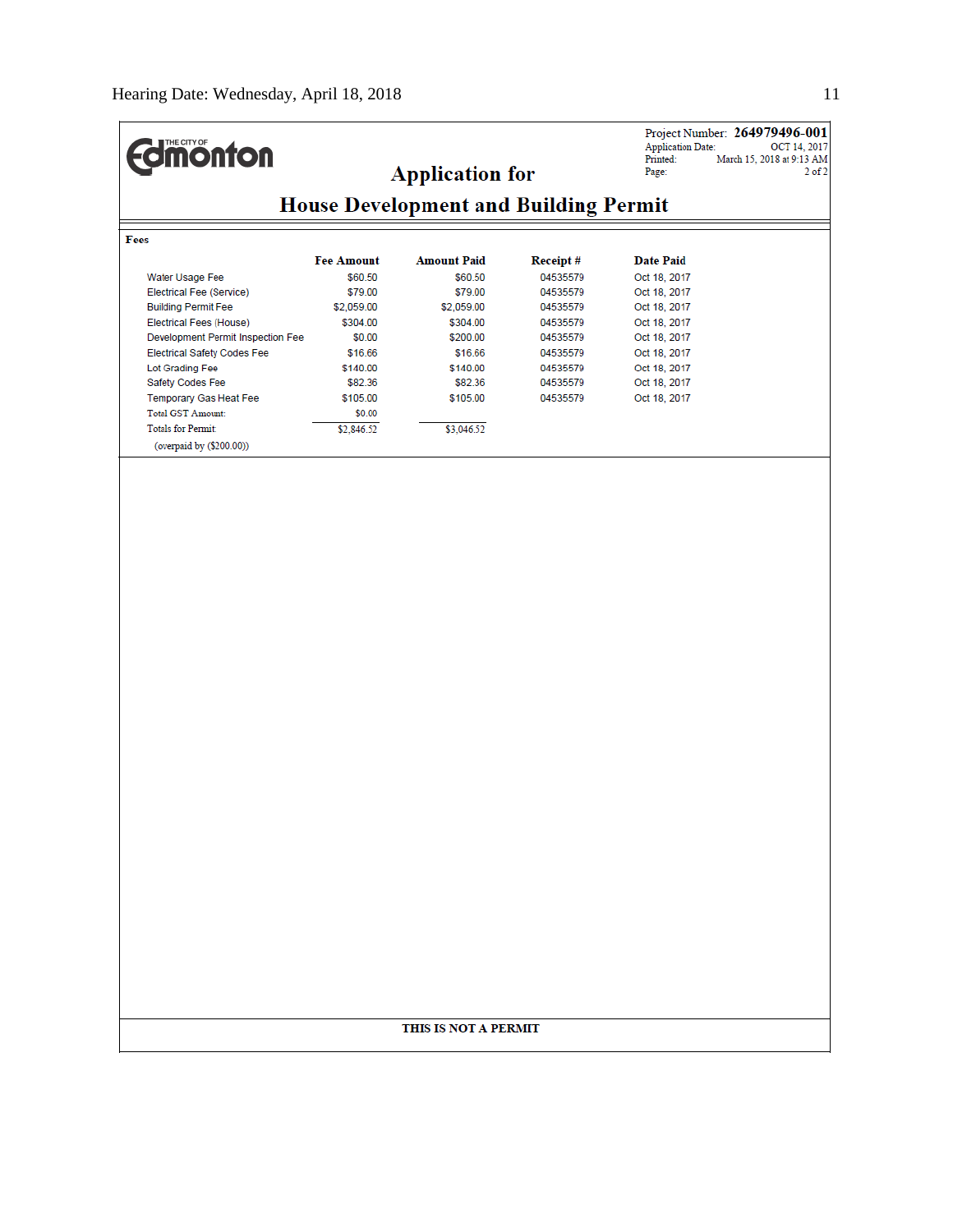| THE CITY OF                                                                                                                                                                                                                                                                                                                                                                                                                | Project Number: 264980762-001<br><b>Application Date:</b><br>OCT 14, 2017                                                         |  |  |  |  |  |
|----------------------------------------------------------------------------------------------------------------------------------------------------------------------------------------------------------------------------------------------------------------------------------------------------------------------------------------------------------------------------------------------------------------------------|-----------------------------------------------------------------------------------------------------------------------------------|--|--|--|--|--|
| <b>monton</b>                                                                                                                                                                                                                                                                                                                                                                                                              | Printed:<br>March 15, 2018 at 8:58 AM                                                                                             |  |  |  |  |  |
| <b>Application for</b>                                                                                                                                                                                                                                                                                                                                                                                                     | 1 of 2<br>Page:                                                                                                                   |  |  |  |  |  |
|                                                                                                                                                                                                                                                                                                                                                                                                                            | <b>House Development and Building Permit</b>                                                                                      |  |  |  |  |  |
| This document is a record of a Development Permit and/or Building Permit application, and a record of the decision for the undertaking<br>described below, subject to the limitations and conditions of this permit, of the Edmonton Zoning Bylaw 12800 as amended, Safety Codes<br>Act RSA 2000, Safety Codes Act Permit Regulation, Alberta Building Code and City of Edmonton Bylaw 15894 Safety Codes Permit<br>Bylaw. |                                                                                                                                   |  |  |  |  |  |
| Applicant                                                                                                                                                                                                                                                                                                                                                                                                                  | Property Address(es) and Legal Description(s)                                                                                     |  |  |  |  |  |
|                                                                                                                                                                                                                                                                                                                                                                                                                            | 10213 - 89 STREET NW                                                                                                              |  |  |  |  |  |
|                                                                                                                                                                                                                                                                                                                                                                                                                            | Plan RN37 Blk 3 Lot 22                                                                                                            |  |  |  |  |  |
|                                                                                                                                                                                                                                                                                                                                                                                                                            | 10213 - 89 STREET NW                                                                                                              |  |  |  |  |  |
|                                                                                                                                                                                                                                                                                                                                                                                                                            | Plan 1820541 Blk 3 Lot 22B                                                                                                        |  |  |  |  |  |
|                                                                                                                                                                                                                                                                                                                                                                                                                            | Location(s) of Work                                                                                                               |  |  |  |  |  |
|                                                                                                                                                                                                                                                                                                                                                                                                                            | Entryway: 10213 - 89 STREET NW                                                                                                    |  |  |  |  |  |
|                                                                                                                                                                                                                                                                                                                                                                                                                            | Building: 10213 - 89 STREET NW                                                                                                    |  |  |  |  |  |
|                                                                                                                                                                                                                                                                                                                                                                                                                            |                                                                                                                                   |  |  |  |  |  |
| <b>Scope of Application</b><br>$22B$ ).                                                                                                                                                                                                                                                                                                                                                                                    | To construct a Single Detached House with Unenclosed Front Porch, Rooftop Terrace and rear uncovered deck (4.06m x 5.18m) (Lot    |  |  |  |  |  |
| <b>Permit Details</b>                                                                                                                                                                                                                                                                                                                                                                                                      |                                                                                                                                   |  |  |  |  |  |
| Affected Floor Area (sq. ft.): 2421                                                                                                                                                                                                                                                                                                                                                                                        | Building Height to Midpoint (m): 10.3                                                                                             |  |  |  |  |  |
| Class of Permit: Class B                                                                                                                                                                                                                                                                                                                                                                                                   | Dwelling Type: Single Detached House                                                                                              |  |  |  |  |  |
| Front Yard (m): 6.96                                                                                                                                                                                                                                                                                                                                                                                                       | Home Design Type:                                                                                                                 |  |  |  |  |  |
| Rear Yard (m): 21.9                                                                                                                                                                                                                                                                                                                                                                                                        | Secondary Suite Included ?: N                                                                                                     |  |  |  |  |  |
| Side Yard, $left(m): 1.21$                                                                                                                                                                                                                                                                                                                                                                                                 | Side Yard, right (m): 1.21                                                                                                        |  |  |  |  |  |
| Site Area (sq. m.): 347.99                                                                                                                                                                                                                                                                                                                                                                                                 | Site Depth (m): 45.73                                                                                                             |  |  |  |  |  |
| Site Width $(m)$ : 7.61                                                                                                                                                                                                                                                                                                                                                                                                    | Stat. Plan Overlay/Annex Area: Floodplain Protection                                                                              |  |  |  |  |  |
| I/We certify that the above noted details are correct.                                                                                                                                                                                                                                                                                                                                                                     |                                                                                                                                   |  |  |  |  |  |
| Applicant signature:                                                                                                                                                                                                                                                                                                                                                                                                       |                                                                                                                                   |  |  |  |  |  |
| <b>Development Application Decision</b>                                                                                                                                                                                                                                                                                                                                                                                    |                                                                                                                                   |  |  |  |  |  |
| Refused                                                                                                                                                                                                                                                                                                                                                                                                                    |                                                                                                                                   |  |  |  |  |  |
| <b>Reason for Refusal</b>                                                                                                                                                                                                                                                                                                                                                                                                  |                                                                                                                                   |  |  |  |  |  |
| Height - Maximum height (to midpoint) is 10.3m instead of 8.9m (Section 814.3.5).                                                                                                                                                                                                                                                                                                                                          |                                                                                                                                   |  |  |  |  |  |
| Height - Maximum height (to peak) is 10.4m instead of 9.3m (Section 52.1.b).                                                                                                                                                                                                                                                                                                                                               |                                                                                                                                   |  |  |  |  |  |
|                                                                                                                                                                                                                                                                                                                                                                                                                            | Rooftop Terrace - Stepbacks are not provided from the building facades facing the left and right side lot lines (Section 61.1.a). |  |  |  |  |  |
| Rooftop Terrace - Stepback from the building facade facing the rear lot line is 1.4m instead of 2.0m (Section 61.1.a).                                                                                                                                                                                                                                                                                                     |                                                                                                                                   |  |  |  |  |  |
| <b>Rights of Appeal</b>                                                                                                                                                                                                                                                                                                                                                                                                    |                                                                                                                                   |  |  |  |  |  |
| The Applicant has the right of appeal within 14 days of receiving notice of the Development Application Decision, as outlined in<br>Chapter 24, Section 683 through 689 of the Municipal Government Amendment Act.                                                                                                                                                                                                         |                                                                                                                                   |  |  |  |  |  |
| <b>Issue Date: Mar 15, 2018</b><br>Development Authority: YEUNG, KENNETH                                                                                                                                                                                                                                                                                                                                                   | Signature:                                                                                                                        |  |  |  |  |  |
| Fees                                                                                                                                                                                                                                                                                                                                                                                                                       |                                                                                                                                   |  |  |  |  |  |
| <b>Fee Amount</b><br><b>Amount Paid</b>                                                                                                                                                                                                                                                                                                                                                                                    | Receipt#<br><b>Date Paid</b>                                                                                                      |  |  |  |  |  |
|                                                                                                                                                                                                                                                                                                                                                                                                                            | THIS IS NOT A PERMIT                                                                                                              |  |  |  |  |  |
|                                                                                                                                                                                                                                                                                                                                                                                                                            |                                                                                                                                   |  |  |  |  |  |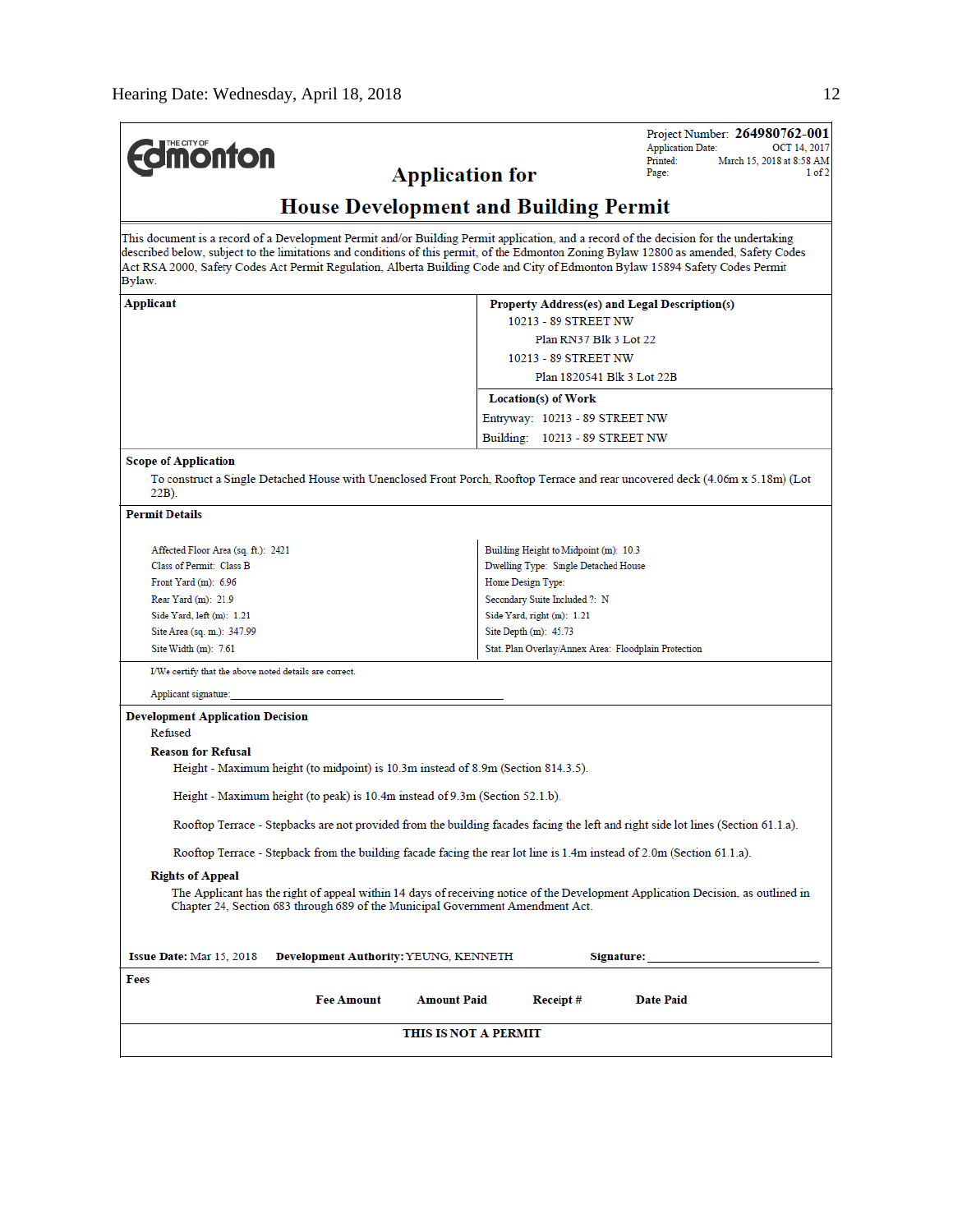**Edinonton** 

Project Number: 264980762-001<br>Application Date: 0CT 14, 2017<br>Printed: March 15, 2018 at 8:58 AM<br>Page: 2 of 2

# **House Development and Building Permit**

**Application for** 

Fees

|                                    | <b>Fee Amount</b> | <b>Amount Paid</b> | Receipt# | Date Paid    |
|------------------------------------|-------------------|--------------------|----------|--------------|
| Development Permit Inspection Fee  | \$0.00            | \$200.00           | 04535578 | Oct 18, 2017 |
| Safety Codes Fee                   | \$82.36           | \$82.36            | 04535578 | Oct 18, 2017 |
| Electrical Fees (House)            | \$304.00          | \$304.00           | 04535578 | Oct 18, 2017 |
| Lot Grading Fee                    | \$140.00          | \$140.00           | 04535578 | Oct 18, 2017 |
| Sanitary Sewer Trunk Fund          | \$1,566.00        | \$1,566.00         | 04535578 | Oct 18, 2017 |
| <b>Electrical Safety Codes Fee</b> | \$16.66           | \$16.66            | 04535578 | Oct 18, 2017 |
| Water Usage Fee                    | \$60.50           | \$60.50            | 04535578 | Oct 18, 2017 |
| Temporary Gas Heat Fee             | \$105.00          | \$105.00           | 04535578 | Oct 18, 2017 |
| Electrical Fee (Service)           | \$79.00           | \$79.00            | 04535578 | Oct 18, 2017 |
| <b>Building Permit Fee</b>         | \$2,059.00        | \$2,059.00         | 04535578 | Oct 18, 2017 |
| <b>Total GST Amount:</b>           | \$0.00            |                    |          |              |
| <b>Totals for Permit:</b>          | \$4,412.52        | \$4,612.52         |          |              |
| (overpaid by (\$200.00))           |                   |                    |          |              |

## THIS IS NOT A PERMIT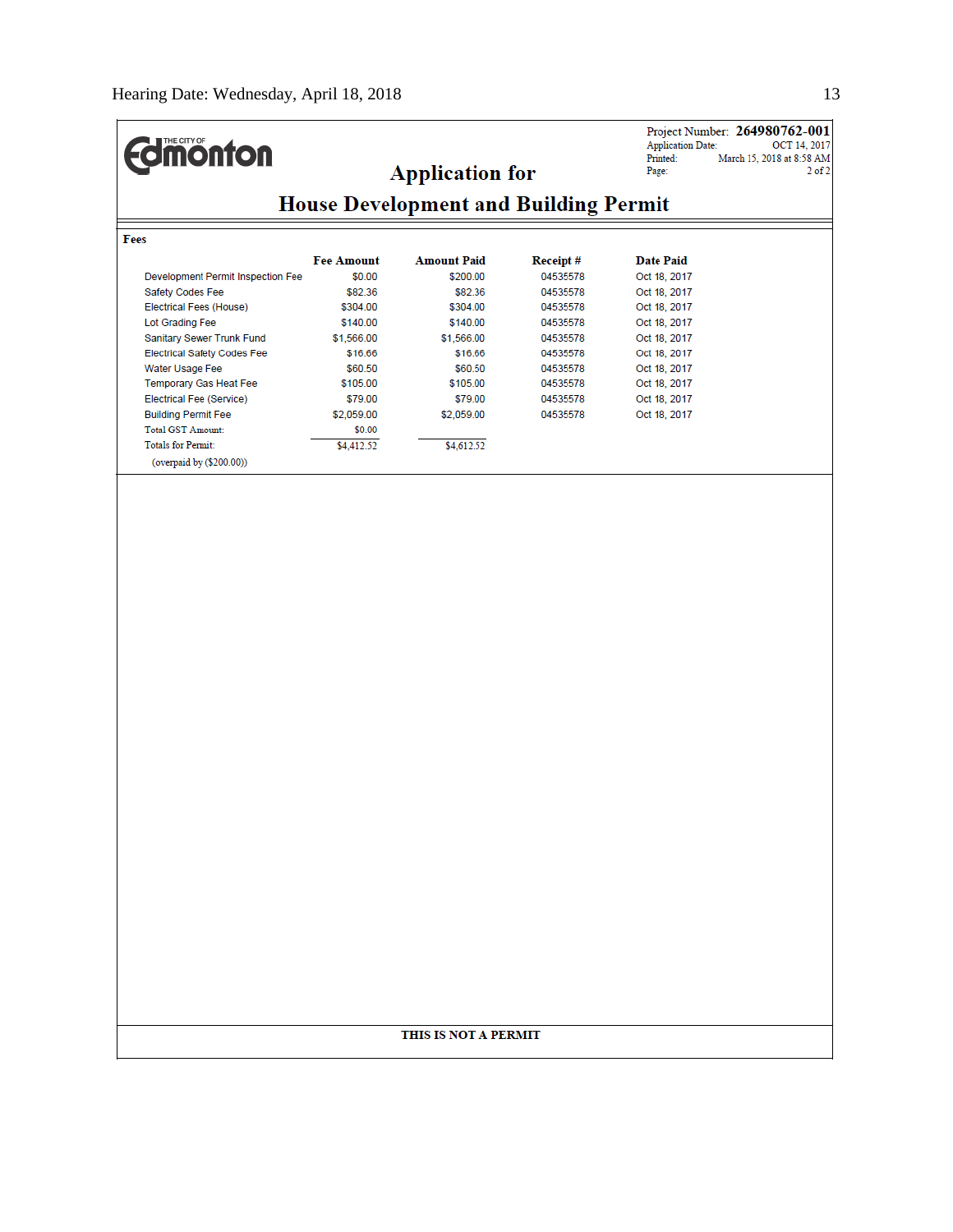

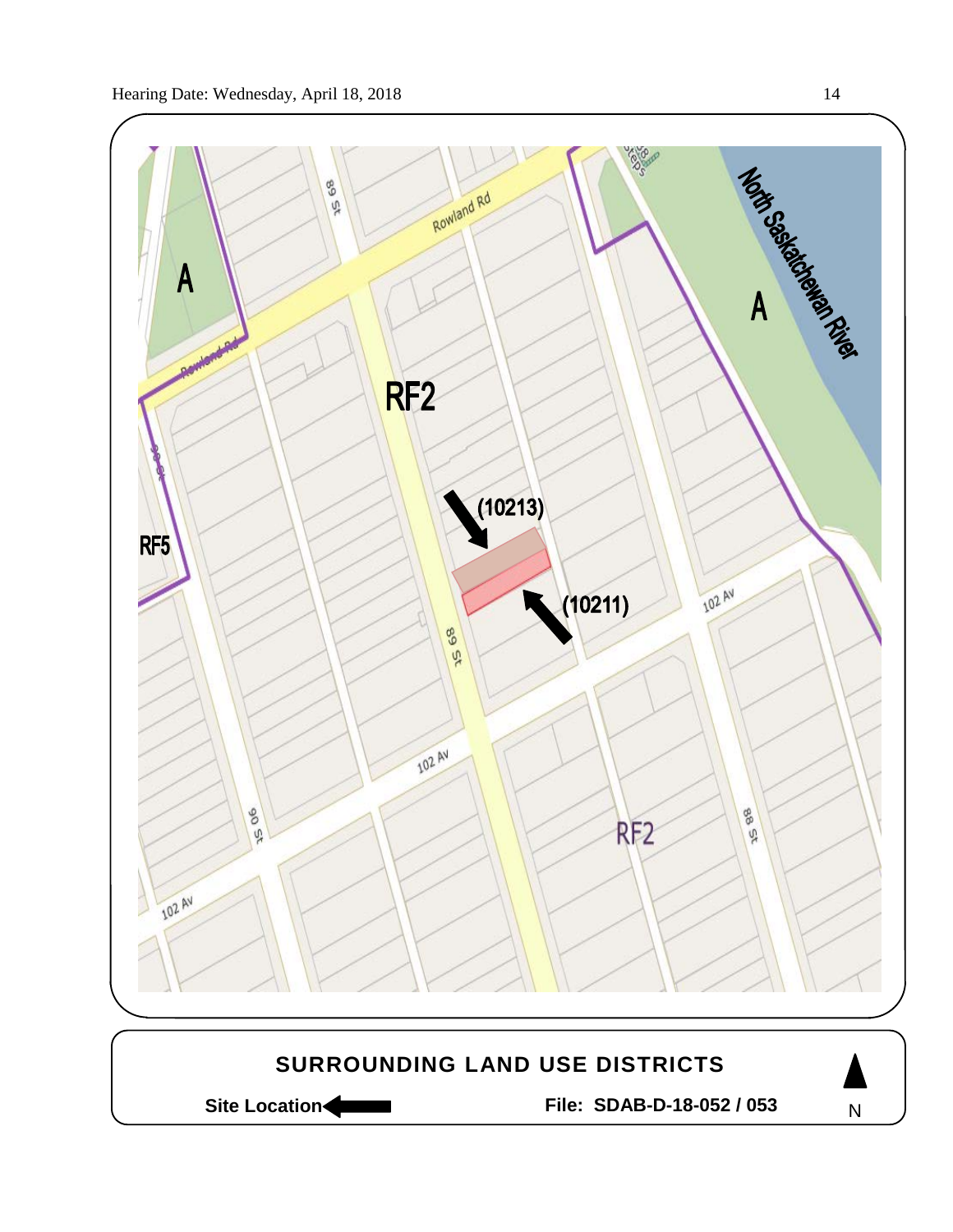| ITEM III: 10:30 A.M.                                   |                                                  | FILE: SDAB-D-18-054                                                                                                                                                                                                                                                                                                                                                                                                                                                                                                                         |  |  |
|--------------------------------------------------------|--------------------------------------------------|---------------------------------------------------------------------------------------------------------------------------------------------------------------------------------------------------------------------------------------------------------------------------------------------------------------------------------------------------------------------------------------------------------------------------------------------------------------------------------------------------------------------------------------------|--|--|
| AN APPEAL FROM THE DECISION OF THE DEVELOPMENT OFFICER |                                                  |                                                                                                                                                                                                                                                                                                                                                                                                                                                                                                                                             |  |  |
|                                                        | <b>APPELLANT:</b>                                |                                                                                                                                                                                                                                                                                                                                                                                                                                                                                                                                             |  |  |
|                                                        | <b>APPLICATION NO.:</b>                          | 262666743-002                                                                                                                                                                                                                                                                                                                                                                                                                                                                                                                               |  |  |
|                                                        | <b>APPLICATION TO:</b>                           | Change the Use from a Single Detached<br>House to a Child Care Service (20<br>children), and to construct an addition to<br>the second floor $(17.4 \text{ m}^2)$ , a deck to the<br>North side of the building (2.1m x 3.8m),<br>and interior and exterior alterations (new<br>windows on the North side of the Garage<br>loft and North and East sides of the<br>Principal Building, a 1.8m tall railing on<br>the existing Rooftop Terrace, a new<br>Basement doorway and retaining wall, and<br>a new Fence in the Front and Rear Yard) |  |  |
|                                                        | <b>DECISION OF THE</b><br>DEVELOPMENT AUTHORITY: | Refused                                                                                                                                                                                                                                                                                                                                                                                                                                                                                                                                     |  |  |
|                                                        | <b>DECISION DATE:</b>                            | March 13, 2018                                                                                                                                                                                                                                                                                                                                                                                                                                                                                                                              |  |  |
|                                                        | <b>DATE OF APPEAL:</b>                           | March 27, 2018                                                                                                                                                                                                                                                                                                                                                                                                                                                                                                                              |  |  |
|                                                        | MUNICIPAL DESCRIPTION<br>OF SUBJECT PROPERTY:    | 308 - Magrath Boulevard NW                                                                                                                                                                                                                                                                                                                                                                                                                                                                                                                  |  |  |
|                                                        | <b>LEGAL DESCRIPTION:</b>                        | Plan 1027072 Blk 1 Lot 1                                                                                                                                                                                                                                                                                                                                                                                                                                                                                                                    |  |  |
|                                                        | ZONE:                                            | (RPL) Planned Lot Residential Zone                                                                                                                                                                                                                                                                                                                                                                                                                                                                                                          |  |  |
|                                                        | <b>OVERLAY:</b>                                  | N/A                                                                                                                                                                                                                                                                                                                                                                                                                                                                                                                                         |  |  |
|                                                        | <b>STATUTORY PLAN:</b>                           | Magrath Heights Neighbourhood Area<br><b>Structure Plan</b>                                                                                                                                                                                                                                                                                                                                                                                                                                                                                 |  |  |

# *Grounds for Appeal*

The Appellant provided the following reasons for appealing the decision of the Development Authority: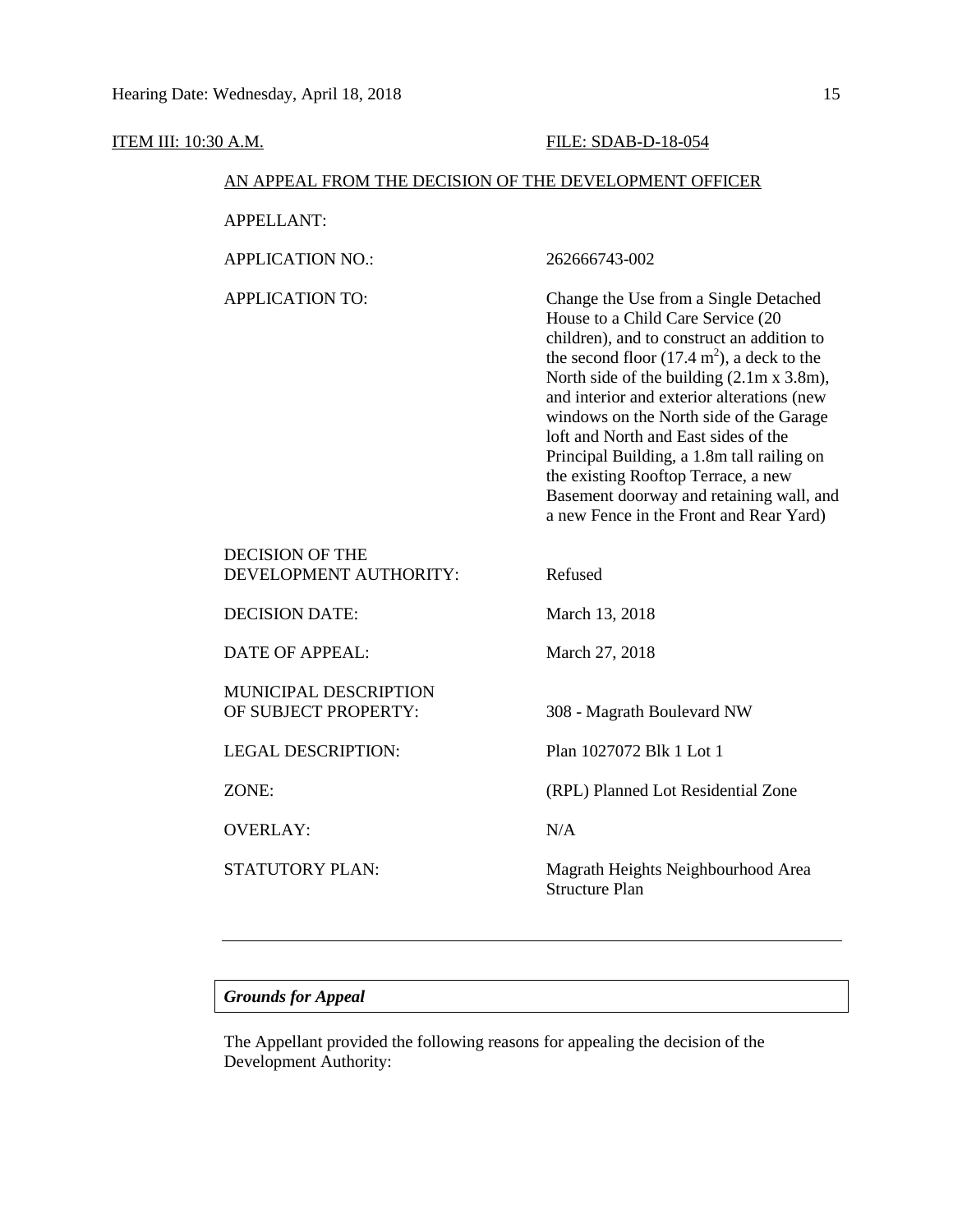I wish to appeal the development refusal because there is an urgent need for child care in the neighbourhood and surrounding area; many of the licensed daycare centres in the area are full and have waiting lists. I believe a small 20 child daycare is not excessive since the proposed location is the largest lot on the block, is a 5 minute walk to the new Nellie Carlson Elementary/Jr High, surrounded by parks and playgrounds, able to provide 6 on-site parking stalls (required 7 stalls) and Parking Services of City Operations has reviewed the proposed parking and does not have concerns with the variance, the required 1 on-site loading space (3m x 9m) is unnecessary since there are no deliveries by a large commercial truck, all shopping will be done by a staff member. Many of the immediate neighbours are in opposition, but the vast majority of neighbours slightly further away are in support of this application. I would like the board to refer to another similar application in size and community (DP 255383984-001) for conversion of a single detached house to a child care services (33 children) in the nearby neighbourhood of Leger that went to the SDAB as well and use it as guidance / precedent in regards to how and when a development is deem too excessive.

### *General Matters*

### **Appeal Information:**

The *Municipal Government Act*, RSA 2000, c M-26 states the following:

## **Grounds for Appeal**

**685(1)** If a development authority

- (a) fails or refuses to issue a development permit to a person,
- (b) issues a development permit subject to conditions, or
- (c) issues an order under section 645,

the person applying for the permit or affected by the order under section 645 may appeal to the subdivision and development appeal board.

### **Appeals**

**686(1)** A development appeal to a subdivision and development appeal board is commenced by filing a notice of the appeal, containing reasons, with the board,

- (a) in the case of an appeal made by a person referred to in section 685(1)
	- (i) with respect to an application for a development permit,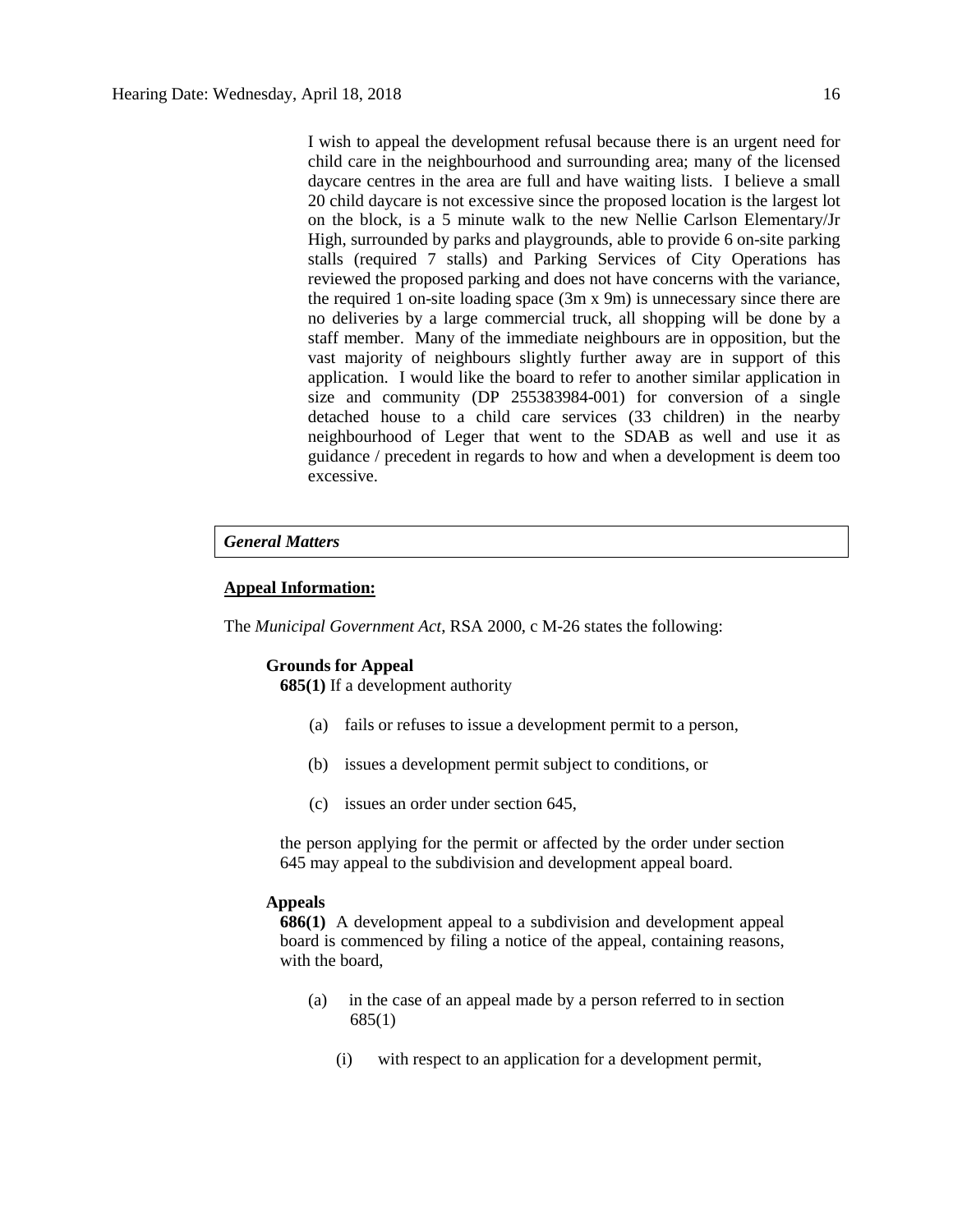(A) within 21 days after the date on which the decision is made under section 642, […]

#### **Hearing and Decision**

**687(3)** In determining an appeal, the subdivision and development appeal board

…

- (a.1) must comply with the land use policies;
- (a.2) subject to section 638, must comply with any applicable statutory plans;
- (a.3) subject to clause (d), must comply with any land use bylaw in effect;

…

- (c) may confirm, revoke or vary the order, decision or development permit or any condition attached to any of them or make or substitute an order, decision or permit of its own;
- (d) may make an order or decision or issue or confirm the issue of a development permit even though the proposed development does not comply with the land use bylaw if, in its opinion,
	- (i) the proposed development would not
		- (A) unduly interfere with the amenities of the neighbourhood, or
		- (B) materially interfere with or affect the use, enjoyment or value of neighbouring parcels of land,

and

(ii) the proposed development conforms with the use prescribed for that land or building in the land use bylaw.

### **General Provisions from the** *Edmonton Zoning Bylaw:*

Under section 130.3(1), **Child Care Services** is a **Discretionary Use** in the (RPL) Planned Lot Residential Zone.

Under section 7.8(2), **Child Care Services** means: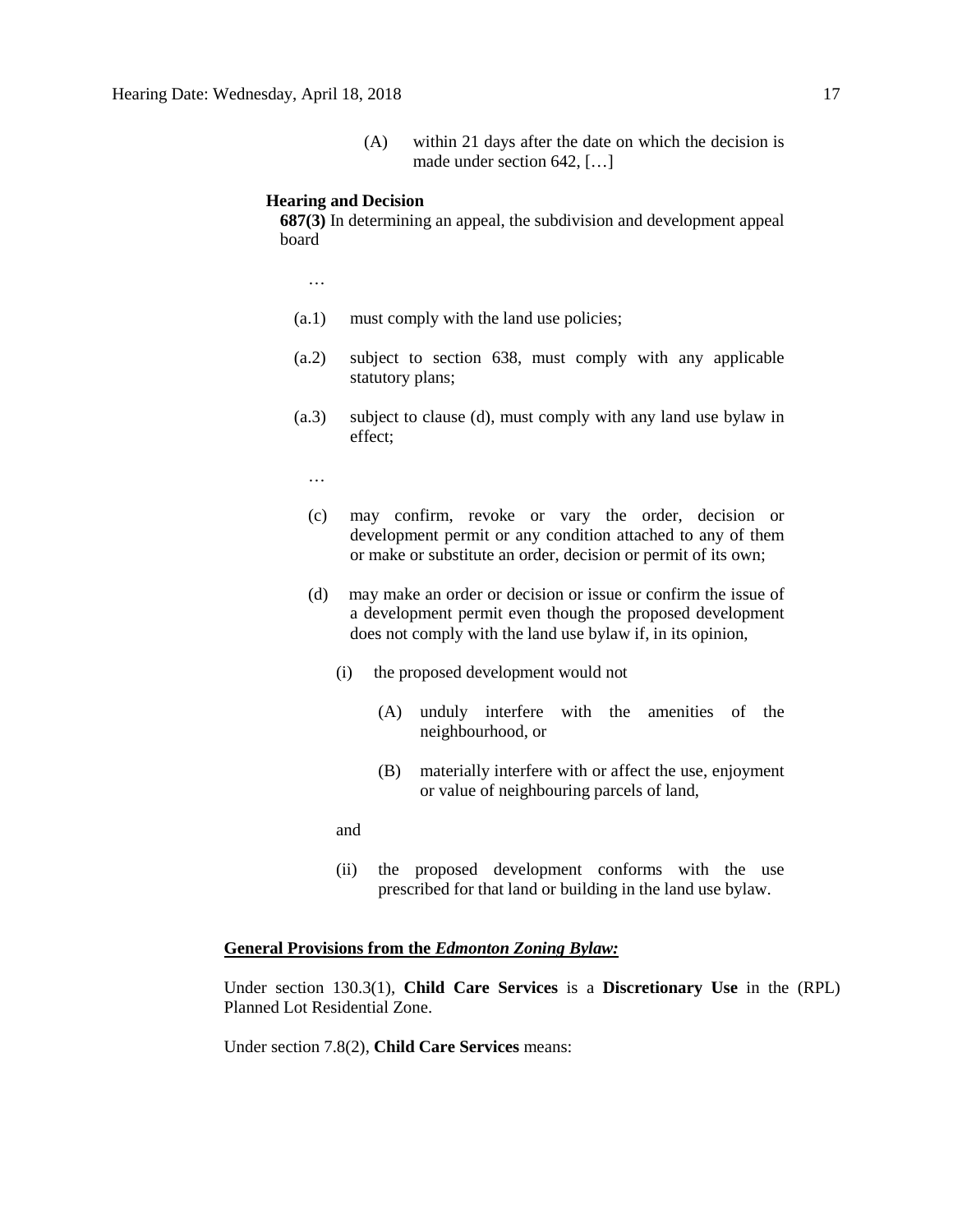a development intended to provide care, educational activities and supervision for groups of seven or more children under 13 years of age during the day or evening, but does not generally include overnight accommodation. This Use typically includes daycare centres; out-ofschool care centres; preschools; and dayhomes/group family care providing child care to seven or more children within the care provider's residence.

Section 80 provides Special Land Use Provisions with respect to Child Care Services.

Section 130.1 states that the **General Purpose** of the **(RPL) Planned Lot Residential Zone** is:

to provide for small lot Single Detached Housing, serviced by both a Public Roadway and a Lane that provides the opportunity for the more efficient utilization of land in developing neighbourhoods, while maintaining the privacy and independence afforded by Single Detached Housing forms.

# **Development Officer's Determination**

**1. Child Care Services is a Discretionary Use in the Planned Lot Residential Zone (RPL). (Reference Section 130.3.1 & 11.1.1.g) The purpose of the Zone is to provide for small lot Single Detached Housing, serviced by both a Public Roadway and a Lane that provides the opportunity for the more efficient utilization of land in developing neighbourhoods, while maintaining the privacy and independence afforded by Single Detached Housing forms. (Reference Section 130.1)**

**In the opinion of the Development Officer, the conversion of a Single Detached House to a Child Care Service with 20 children is excessive, and not in keeping with the general purpose of the RPL Zone. Also, it is the opinion of the Development Officer that the proposed development will adversely impact adjacent development, materially interfere with or affect the use, enjoyment, or value of neighbouring properties in terms of noise and increased traffic generation inconsistent with development for the area.** [unedited]

#### *Parking*

#### **Vehicular Parking Requirement**

Section 54.2, Schedule 1(A)(32) states:

a) Passenger pick-up/drop-off spaces shall be provided at the rate of 2 pick-up/drop-off spaces for the first 10 children, plus 1 additional pick-up/drop-off space for every 10 additional children.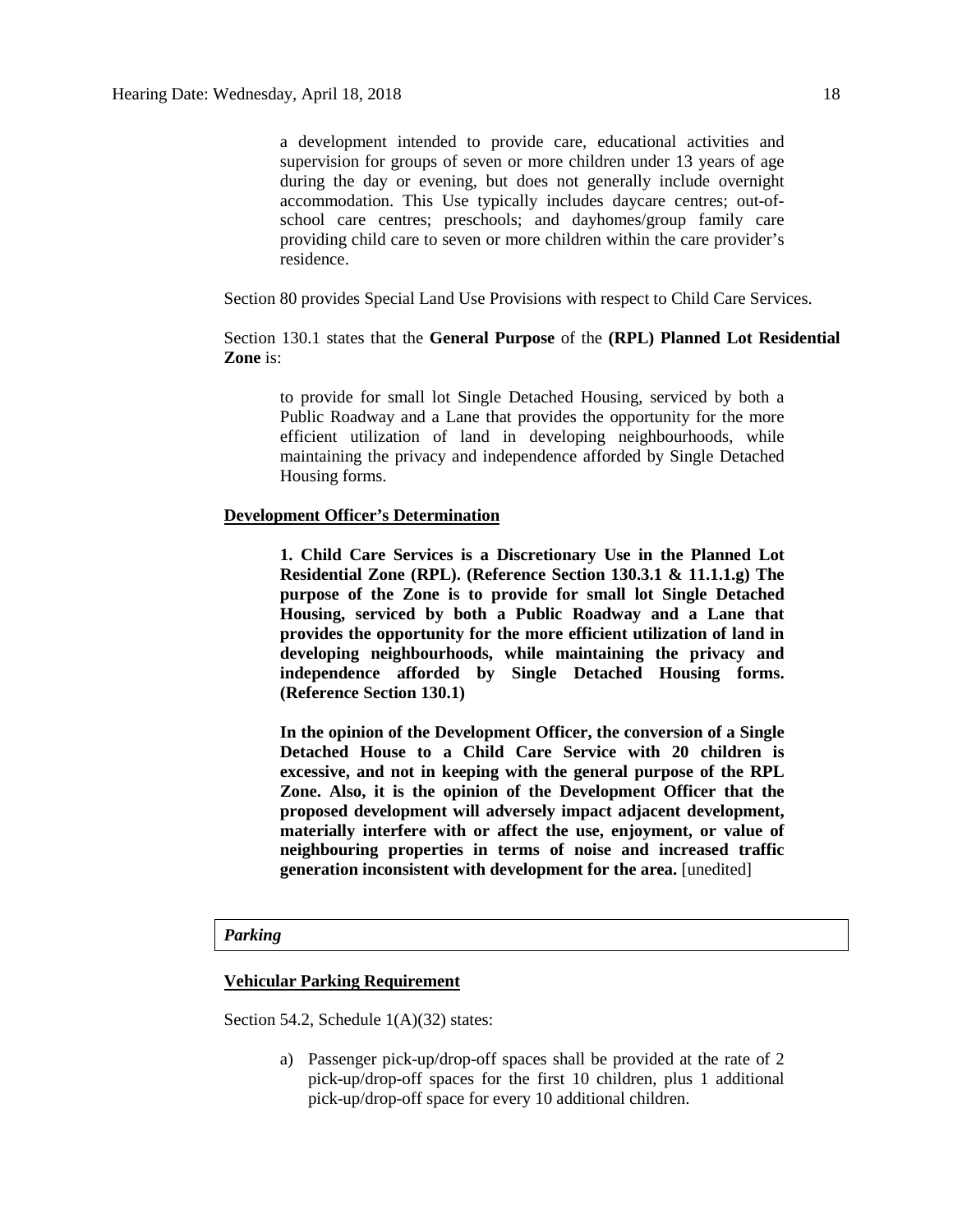- i) Passenger pick-up/drop-off spaces shall be designated with signs to reserve the parking spaces for Child Care Service pickup/drop-off, to the satisfaction of the Development Officer.
- ii) Passenger pick-up/drop-off spaces shall be located as close as possible to the main entrance used by the Child Care Service, and shall not be located further than 100 m from the main entrance used by the Child Care Service. The distance between the farthest parking space in the pickup/drop-off area and the main entrance of the Child Care Service shall be measured along the shortest publically accessible pedestrian route.
- iii) An on-street loading zone shall satisfy a portion of the passenger pick-up/drop-off parking space requirement without a variance if the Development Officer, after consultation with Transportation Operations, is satisfied with the proposal.
- b) employee parking shall be provided at the rate of:
	- i) 1 parking space per 100.0 m2 of Floor Area; or
	- ii) 1 parking space per 360.0 m2 of Floor Area where the Child Care Service is proposed within 400 m of an LRT Station, Transit Centre, Transit Avenue, or all Lots within the boundaries of the Oliver Area Redevelopment Plan, as adopted by Bylaw 11618, as amended, or all Lots within the boundaries of the Strathcona Area Redevelopment Plan, as adopted by Bylaw 11890, as amended; or
	- iii) Where the Child Care Service is for a dayhome/group family care providing care to 7 or more children within the residence of the child care provider, 1 parking space for each non-resident employee, in addition to the parking required for the primary Dwelling. Where a Front Yard Driveway provides access to a parking space that is not within the Front Yard, the Development Officer may consider this Driveway as the provision of a parking space that is in tandem.

### **Development Officer's Determination**

**2. On site parking shall comply with Section 54.2, Schedule 1(A) of the Zoning Bylaw.** 

**Required: 7 spaces Proposed: 6 spaces Deficient by: 1 space** [unedited]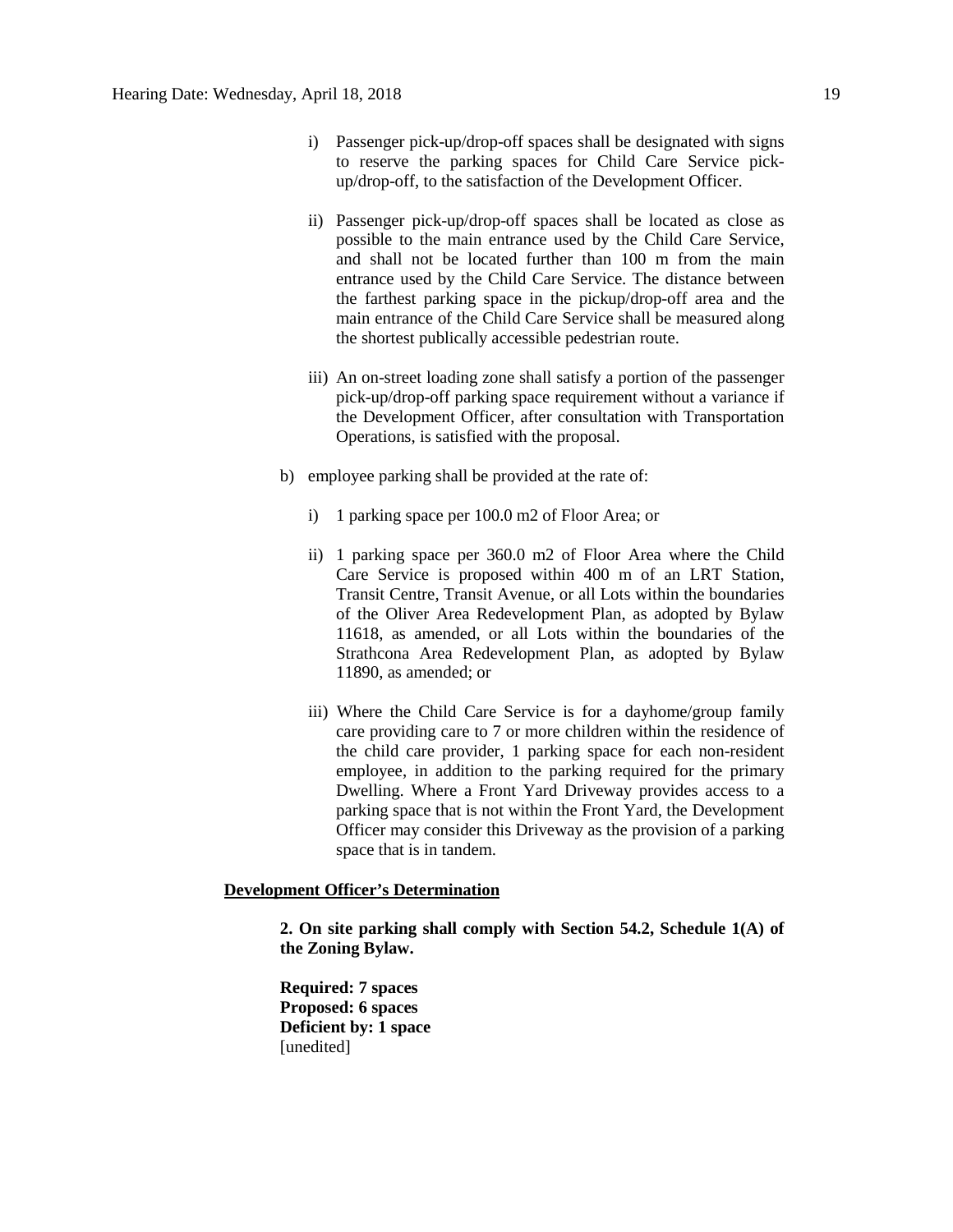# **Loading Spaces Requirement**

Section 54.4, Schedule 3(2) states:

| Use of Building or Site       | Total Floor Area of                         | Minimum<br>Number |
|-------------------------------|---------------------------------------------|-------------------|
|                               | <b>Building</b>                             | of loading Spaces |
|                               |                                             | Required          |
| Any development within        | Up to 2 800 $m2$                            | 1                 |
| the Residential-Related,      |                                             |                   |
| Services<br>Basic<br>$\alpha$ |                                             |                   |
| Community,                    |                                             |                   |
| Educational,                  | Each additional 2 800                       | -1                |
| Recreational<br>and           | m <sup>2</sup><br>fraction<br><sub>or</sub> |                   |
| Cultural Service Use          | thereof                                     | additional        |
| Classes<br>and                |                                             |                   |
| Professional, Financial       |                                             |                   |
| and Office<br>Support         |                                             |                   |
| Services, excluding           |                                             |                   |
| <b>Limited Group Homes</b>    |                                             |                   |

## **Development Officer's Determination**

**3. On site loading shall comply with Section 54.4 Schedule 3 of the Edmonton Zoning Bylaw.**

**Required: 1 space Proposed: 0 space Deficient by: 1 space** [unedited]

| <b>Application Number</b> | <b>Description</b>  |    |         |    | <b>Decision</b>             |
|---------------------------|---------------------|----|---------|----|-----------------------------|
| SDAB-D-12-001             | To Leave            | as | – Built | an | January 20, 2012; that the  |
|                           | Accessory Building. |    |         |    | appeal be ALLOWED and       |
|                           |                     |    |         |    | DEVELOPMENT<br>the          |
|                           |                     |    |         |    | GRANTED and the excess of   |
|                           |                     |    |         |    | 1.33 metres in the maximum  |
|                           |                     |    |         |    | allowable Height and the    |
|                           |                     |    |         |    | excess of one Storey in the |
|                           |                     |    |         |    | maximum allowable number    |
|                           |                     |    |         |    | of Storeys for an Accessory |
|                           |                     |    |         |    | Building or Structure be    |
|                           |                     |    |         |    | permitted.                  |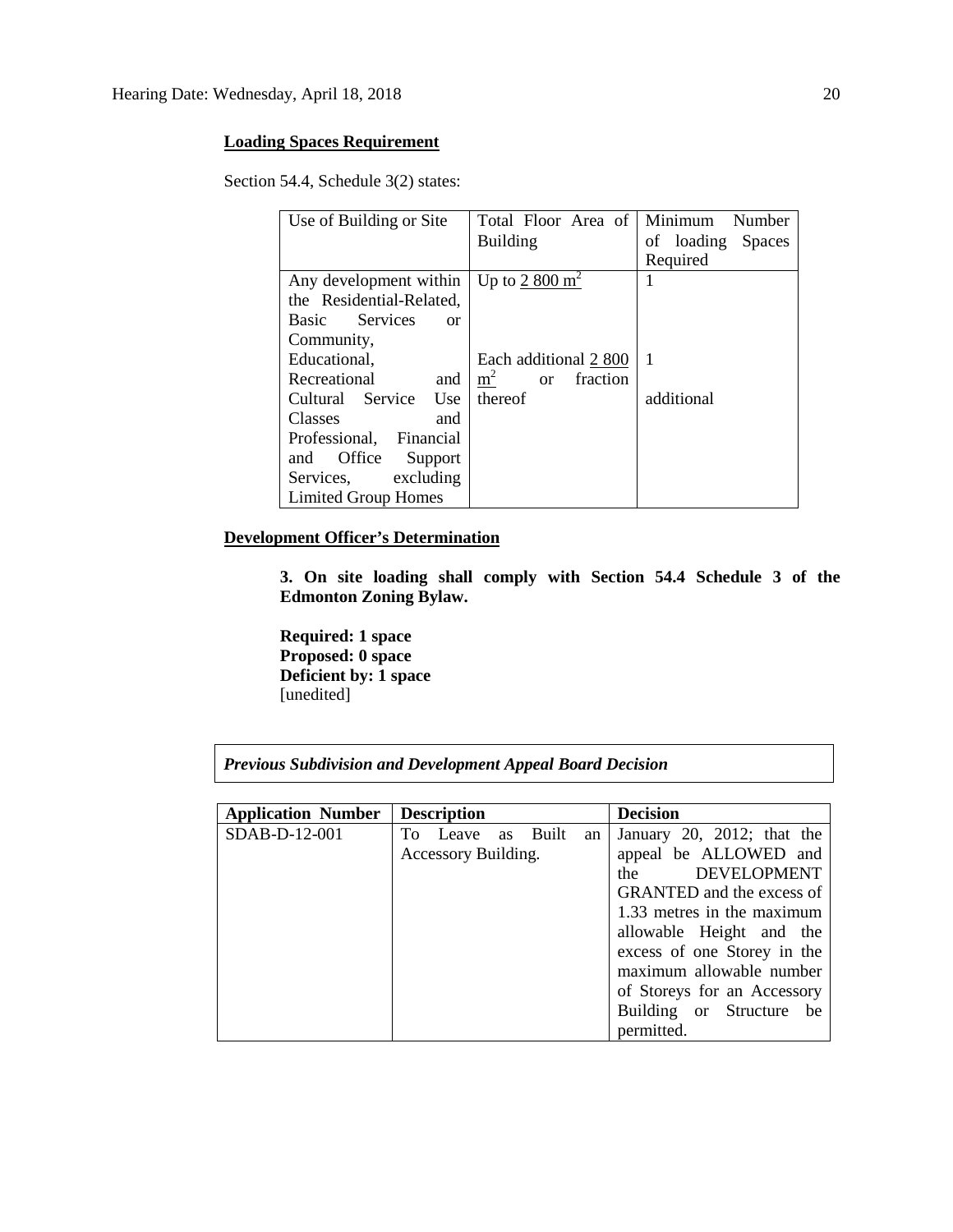### Notice to Applicant/Appellant

Provincial legislation requires that the Subdivision and Development Appeal Board issue its official decision in writing within fifteen days of the conclusion of the hearing. Bylaw No. 11136 requires that a verbal announcement of the Board's decision shall be made at the conclusion of the hearing of an appeal, but the verbal decision is not final nor binding on the Board until the decision has been given in writing in accordance with the *Municipal Government Act*.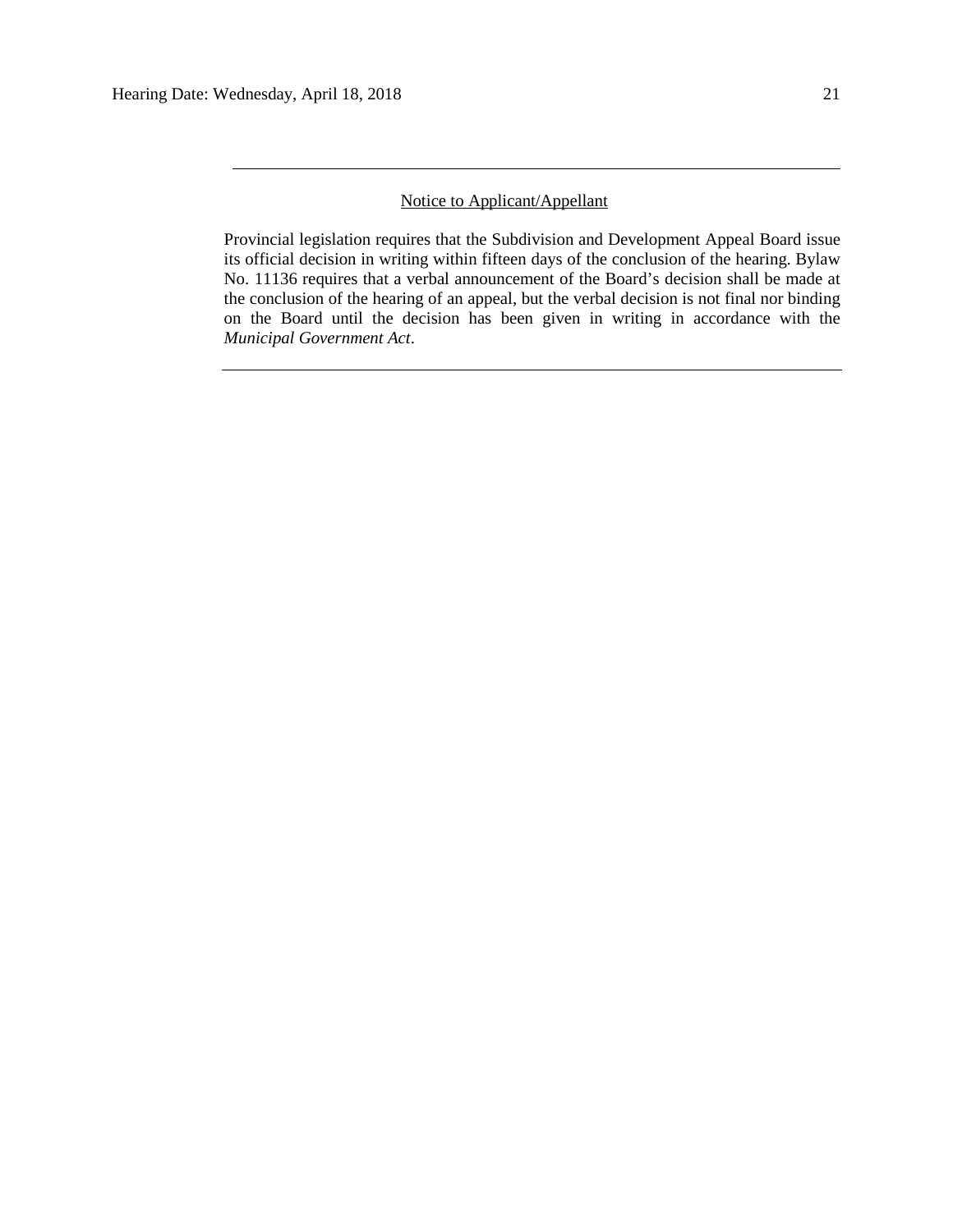| <b>Imonton</b>                                                                                                                                                                                                                                                                                                                                                                                                                                                                                           |                                                                      | Project Number: 262666743-002<br><b>Application Date:</b><br>NOV 10, 2017 |  |  |  |
|----------------------------------------------------------------------------------------------------------------------------------------------------------------------------------------------------------------------------------------------------------------------------------------------------------------------------------------------------------------------------------------------------------------------------------------------------------------------------------------------------------|----------------------------------------------------------------------|---------------------------------------------------------------------------|--|--|--|
| <b>Application for</b>                                                                                                                                                                                                                                                                                                                                                                                                                                                                                   |                                                                      | Printed:<br>March 13, 2018 at 3:31 PM<br>Page:<br>1 of 2                  |  |  |  |
| <b>Major Development Permit</b>                                                                                                                                                                                                                                                                                                                                                                                                                                                                          |                                                                      |                                                                           |  |  |  |
| This document is a Development Permit Decision for the development application described below.                                                                                                                                                                                                                                                                                                                                                                                                          |                                                                      |                                                                           |  |  |  |
| Applicant                                                                                                                                                                                                                                                                                                                                                                                                                                                                                                | Property Address(es) and Legal Description(s)                        |                                                                           |  |  |  |
|                                                                                                                                                                                                                                                                                                                                                                                                                                                                                                          | 308 - MAGRATH BOULEVARD NW<br>Plan 1027072 Blk 1 Lot 1               |                                                                           |  |  |  |
|                                                                                                                                                                                                                                                                                                                                                                                                                                                                                                          | <b>Specific Address(es)</b>                                          |                                                                           |  |  |  |
|                                                                                                                                                                                                                                                                                                                                                                                                                                                                                                          | Entryway: 308 - MAGRATH BOULEVARD NW                                 |                                                                           |  |  |  |
|                                                                                                                                                                                                                                                                                                                                                                                                                                                                                                          | Building: 308 - MAGRATH BOULEVARD NW                                 |                                                                           |  |  |  |
| <b>Scope of Application</b>                                                                                                                                                                                                                                                                                                                                                                                                                                                                              |                                                                      |                                                                           |  |  |  |
| To change the Use from Single Detached House to a Child Care Service (20 children), and to construct an addition to the second floor<br>(17.4m2), a deck to the North side of the building (2.1m x 3.8m), and interior and exterior alterations (new windows on the North side<br>of the garage loft and North and East sides of the principal building, a 1.8m tall railing on the existing rooftop terrace, a new basement<br>doorway and retaining wall, and a new fence in the front and rear yard). |                                                                      |                                                                           |  |  |  |
| <b>Permit Details</b>                                                                                                                                                                                                                                                                                                                                                                                                                                                                                    |                                                                      |                                                                           |  |  |  |
| Class of Permit: Class B                                                                                                                                                                                                                                                                                                                                                                                                                                                                                 | <b>Contact Person:</b>                                               |                                                                           |  |  |  |
| Gross Floor Area (sq.m.): 376.81                                                                                                                                                                                                                                                                                                                                                                                                                                                                         | Lot Grading Needed?: Y                                               |                                                                           |  |  |  |
| New Sewer Service Required: Y<br>Site Area (sq. m.): 811.78                                                                                                                                                                                                                                                                                                                                                                                                                                              | NumberOfMainFloorDwellings:<br>Stat. Plan Overlay/Annex Area: (none) |                                                                           |  |  |  |
|                                                                                                                                                                                                                                                                                                                                                                                                                                                                                                          |                                                                      |                                                                           |  |  |  |
| I/We certify that the above noted details are correct.                                                                                                                                                                                                                                                                                                                                                                                                                                                   |                                                                      |                                                                           |  |  |  |
| Applicant signature:                                                                                                                                                                                                                                                                                                                                                                                                                                                                                     |                                                                      |                                                                           |  |  |  |
| <b>Development Application Decision</b><br>Refused                                                                                                                                                                                                                                                                                                                                                                                                                                                       |                                                                      |                                                                           |  |  |  |
|                                                                                                                                                                                                                                                                                                                                                                                                                                                                                                          |                                                                      |                                                                           |  |  |  |
|                                                                                                                                                                                                                                                                                                                                                                                                                                                                                                          |                                                                      |                                                                           |  |  |  |
|                                                                                                                                                                                                                                                                                                                                                                                                                                                                                                          |                                                                      |                                                                           |  |  |  |
|                                                                                                                                                                                                                                                                                                                                                                                                                                                                                                          |                                                                      |                                                                           |  |  |  |
|                                                                                                                                                                                                                                                                                                                                                                                                                                                                                                          |                                                                      |                                                                           |  |  |  |
|                                                                                                                                                                                                                                                                                                                                                                                                                                                                                                          |                                                                      |                                                                           |  |  |  |
|                                                                                                                                                                                                                                                                                                                                                                                                                                                                                                          |                                                                      |                                                                           |  |  |  |
|                                                                                                                                                                                                                                                                                                                                                                                                                                                                                                          |                                                                      |                                                                           |  |  |  |
|                                                                                                                                                                                                                                                                                                                                                                                                                                                                                                          |                                                                      |                                                                           |  |  |  |
|                                                                                                                                                                                                                                                                                                                                                                                                                                                                                                          |                                                                      |                                                                           |  |  |  |
|                                                                                                                                                                                                                                                                                                                                                                                                                                                                                                          |                                                                      |                                                                           |  |  |  |
|                                                                                                                                                                                                                                                                                                                                                                                                                                                                                                          |                                                                      |                                                                           |  |  |  |
|                                                                                                                                                                                                                                                                                                                                                                                                                                                                                                          |                                                                      |                                                                           |  |  |  |
|                                                                                                                                                                                                                                                                                                                                                                                                                                                                                                          |                                                                      |                                                                           |  |  |  |
|                                                                                                                                                                                                                                                                                                                                                                                                                                                                                                          |                                                                      |                                                                           |  |  |  |
|                                                                                                                                                                                                                                                                                                                                                                                                                                                                                                          |                                                                      |                                                                           |  |  |  |
|                                                                                                                                                                                                                                                                                                                                                                                                                                                                                                          |                                                                      |                                                                           |  |  |  |
|                                                                                                                                                                                                                                                                                                                                                                                                                                                                                                          |                                                                      |                                                                           |  |  |  |
| THIS IS NOT A PERMIT                                                                                                                                                                                                                                                                                                                                                                                                                                                                                     |                                                                      |                                                                           |  |  |  |
|                                                                                                                                                                                                                                                                                                                                                                                                                                                                                                          |                                                                      |                                                                           |  |  |  |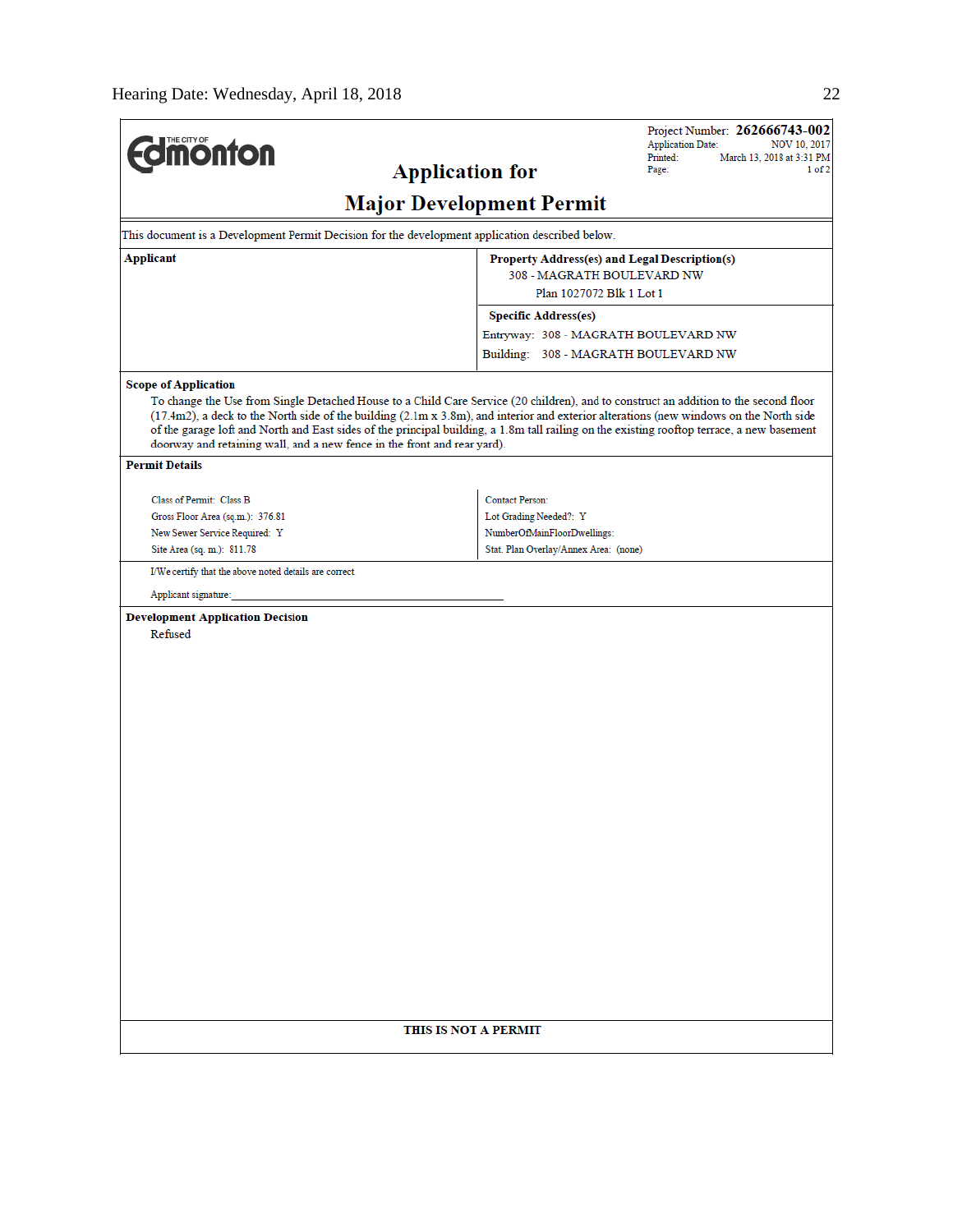| THE CITY OF<br><b>onton</b>                                                                                                                                                                                                                                                                                                                                                                                                                                      |                                                                               | <b>Application for</b>                     |                       | Project Number: 262666743-002<br><b>Application Date:</b><br><b>NOV 10, 2017</b><br>Printed:<br>March 13, 2018 at 3:31 PM<br>$2$ of $2$<br>Page:                                                                                                                                                                                                                                                                                                                                                                                             |  |
|------------------------------------------------------------------------------------------------------------------------------------------------------------------------------------------------------------------------------------------------------------------------------------------------------------------------------------------------------------------------------------------------------------------------------------------------------------------|-------------------------------------------------------------------------------|--------------------------------------------|-----------------------|----------------------------------------------------------------------------------------------------------------------------------------------------------------------------------------------------------------------------------------------------------------------------------------------------------------------------------------------------------------------------------------------------------------------------------------------------------------------------------------------------------------------------------------------|--|
| <b>Major Development Permit</b>                                                                                                                                                                                                                                                                                                                                                                                                                                  |                                                                               |                                            |                       |                                                                                                                                                                                                                                                                                                                                                                                                                                                                                                                                              |  |
| <b>Reason for Refusal</b><br>independence afforded by Single Detached Housing forms. (Reference Section 130.1)                                                                                                                                                                                                                                                                                                                                                   |                                                                               |                                            |                       | 1. Child Care Services is a Discretionary Use in the Planned Lot Residential Zone (RPL). (Reference Section 130.3.1 & 11.1.1.g)<br>The purpose of the Zone is to provide for small lot Single Detached Housing, serviced by both a Public Roadway and a Lane that<br>provides the opportunity for the more efficient utilization of land in developing neighbourhoods, while maintaining the privacy and<br>In the opinion of the Development Officer, the conversion of a Single Detached House to a Child Care Service with 20 children is |  |
| 2. On site parking shall comply with Section 54.2, Schedule 1(A) of the Zoning Bylaw.                                                                                                                                                                                                                                                                                                                                                                            |                                                                               |                                            |                       | excessive, and not in keeping with the general purpose of the RPL Zone. Also, it is the opinion of the Development Officer that the<br>proposed development will adversely impact adjacent development, materially interfere with or affect the use, enjoyment, or value<br>of neighbouring properties in terms of noise and increased traffic generation inconsistent with development for the area.                                                                                                                                        |  |
| Required: 7 spaces<br>Proposed: 6 spaces<br>Deficient by: 1 space                                                                                                                                                                                                                                                                                                                                                                                                |                                                                               |                                            |                       |                                                                                                                                                                                                                                                                                                                                                                                                                                                                                                                                              |  |
| 3. On site loading shall comply with Section 54.4 Schedule 3 of the Edmonton Zoning Bylaw.                                                                                                                                                                                                                                                                                                                                                                       |                                                                               |                                            |                       |                                                                                                                                                                                                                                                                                                                                                                                                                                                                                                                                              |  |
| Required: 1 space<br>Proposed: 0 space<br>Deficient by: 1 space                                                                                                                                                                                                                                                                                                                                                                                                  |                                                                               |                                            |                       |                                                                                                                                                                                                                                                                                                                                                                                                                                                                                                                                              |  |
| Advisements:                                                                                                                                                                                                                                                                                                                                                                                                                                                     |                                                                               |                                            |                       |                                                                                                                                                                                                                                                                                                                                                                                                                                                                                                                                              |  |
| a. Obtaining a Development Permit does not relieve the Land Owner from responsibility for complying with the conditions of any<br>caveat, covenant, easement, or other instrument affecting a building or land.<br><b>Rights of Appeal</b><br>The Applicant has the right of appeal within 14 days of receiving notice of the Development Application Decision, as outlined in<br>Chapter 24, Section 683 through 689 of the Municipal Government Amendment Act. |                                                                               |                                            |                       |                                                                                                                                                                                                                                                                                                                                                                                                                                                                                                                                              |  |
| Issue Date: Mar 13, 2018<br>Development Authority: ADAMS, PAUL<br>Signature:<br>Fees                                                                                                                                                                                                                                                                                                                                                                             |                                                                               |                                            |                       |                                                                                                                                                                                                                                                                                                                                                                                                                                                                                                                                              |  |
| Major Dev. Application Fee<br>Sanitary Sewer Trunk Fund 2012+<br>Lot Grading Fee<br>Total GST Amount:<br><b>Totals for Permit:</b><br>$($862.96$ outstanding)                                                                                                                                                                                                                                                                                                    | <b>Fee Amount</b><br>\$319.00<br>\$635.96<br>\$227.00<br>\$0.00<br>\$1,181.96 | <b>Amount Paid</b><br>\$319.00<br>\$319.00 | Receipt #<br>04617169 | <b>Date Paid</b><br>Nov 10, 2017                                                                                                                                                                                                                                                                                                                                                                                                                                                                                                             |  |
|                                                                                                                                                                                                                                                                                                                                                                                                                                                                  |                                                                               |                                            |                       |                                                                                                                                                                                                                                                                                                                                                                                                                                                                                                                                              |  |
| THIS IS NOT A PERMIT                                                                                                                                                                                                                                                                                                                                                                                                                                             |                                                                               |                                            |                       |                                                                                                                                                                                                                                                                                                                                                                                                                                                                                                                                              |  |